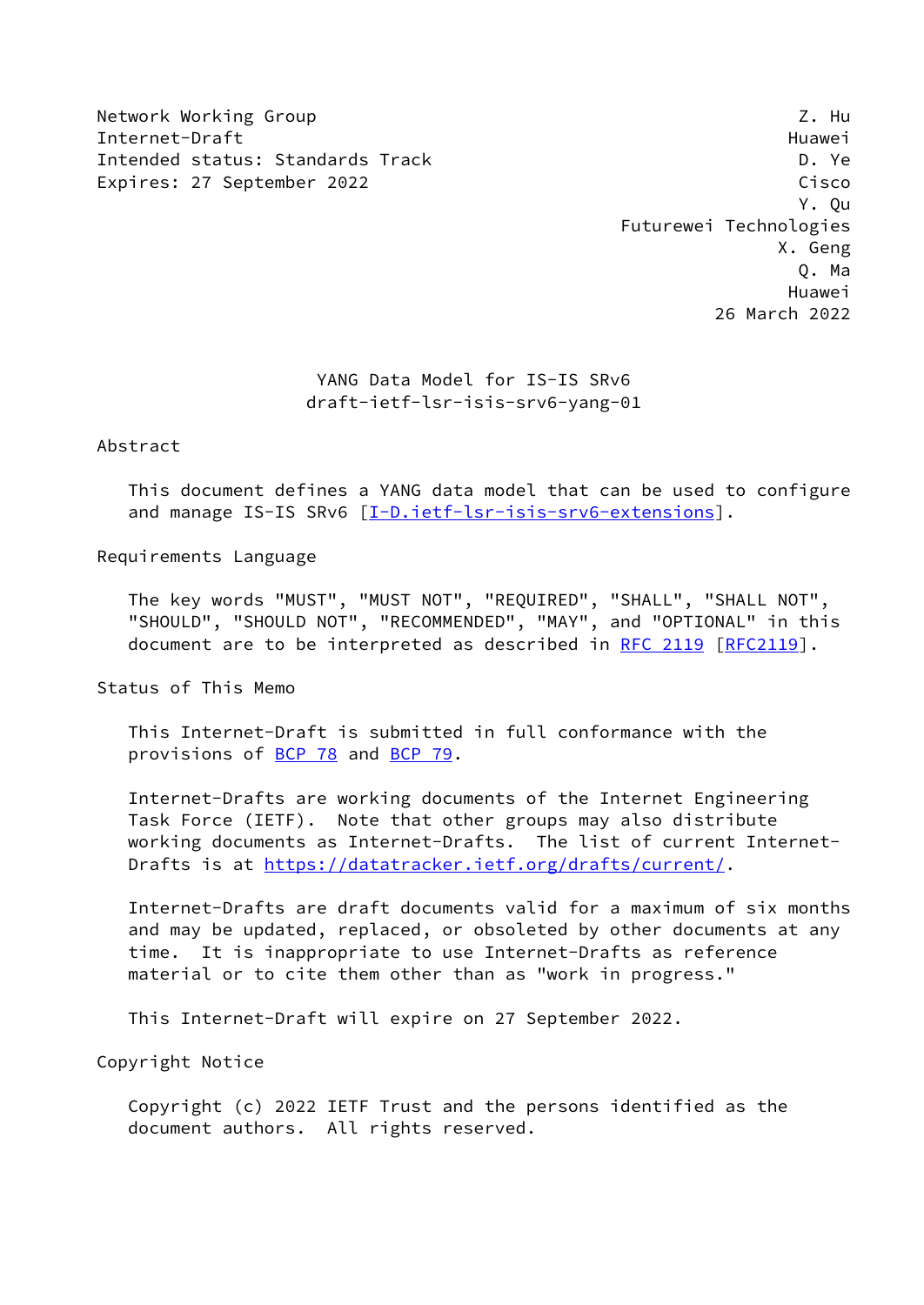<span id="page-1-1"></span>

| Internet-Draft | YANG Data Model for IS-IS SRv6 |  |  | March 2022 |
|----------------|--------------------------------|--|--|------------|
|----------------|--------------------------------|--|--|------------|

This document is subject to **[BCP 78](https://datatracker.ietf.org/doc/pdf/bcp78)** and the IETF Trust's Legal Provisions Relating to IETF Documents ([https://trustee.ietf.org/](https://trustee.ietf.org/license-info) [license-info](https://trustee.ietf.org/license-info)) in effect on the date of publication of this document. Please review these documents carefully, as they describe your rights and restrictions with respect to this document. Code Components extracted from this document must include Revised BSD License text as described in Section 4.e of the [Trust Legal Provisions](https://trustee.ietf.org/license-info) and are provided without warranty as described in the Revised BSD License.

Table of Contents

|                                | $\overline{2}$ |
|--------------------------------|----------------|
|                                | $\overline{2}$ |
| IS-IS SRv6 configuration<br>3. | $\overline{5}$ |
| 3.1.                           | $\overline{5}$ |
|                                | $\overline{5}$ |
|                                | $\overline{5}$ |
|                                | 6              |
| IS-IS SRv6 YANG Module<br>4.   | 6              |
| 5.                             | 20             |
| 6.                             | 20             |
|                                | 20             |
| 8.                             | 20             |
| 9.                             | 20             |
|                                | 22             |
| Authors' Addresses             | 24             |
|                                |                |

## <span id="page-1-0"></span>[1](#page-1-0). Overview

YANG[RFC6020][\[RFC7950](https://datatracker.ietf.org/doc/pdf/rfc7950)] is a data definition language used to define the contents of a conceptual data store that allows networked devices to be managed using NETCONF[RFC6241]. YANG is proving relevant beyond its initial confines, as bindings to other interfaces (e.g., REST) and encodings other than XML (e.g., JSON) are being defined. Furthermore, YANG data models can be used as the basis for implementation of other interfaces, such as CLI and programmatic APIs.

 This document defines a YANG data model that can be used to configure and manage IS-IS SRv6 and it is an augmentation to the IS-IS YANG data model.

<span id="page-1-2"></span>[2](#page-1-2). IS-IS SRv6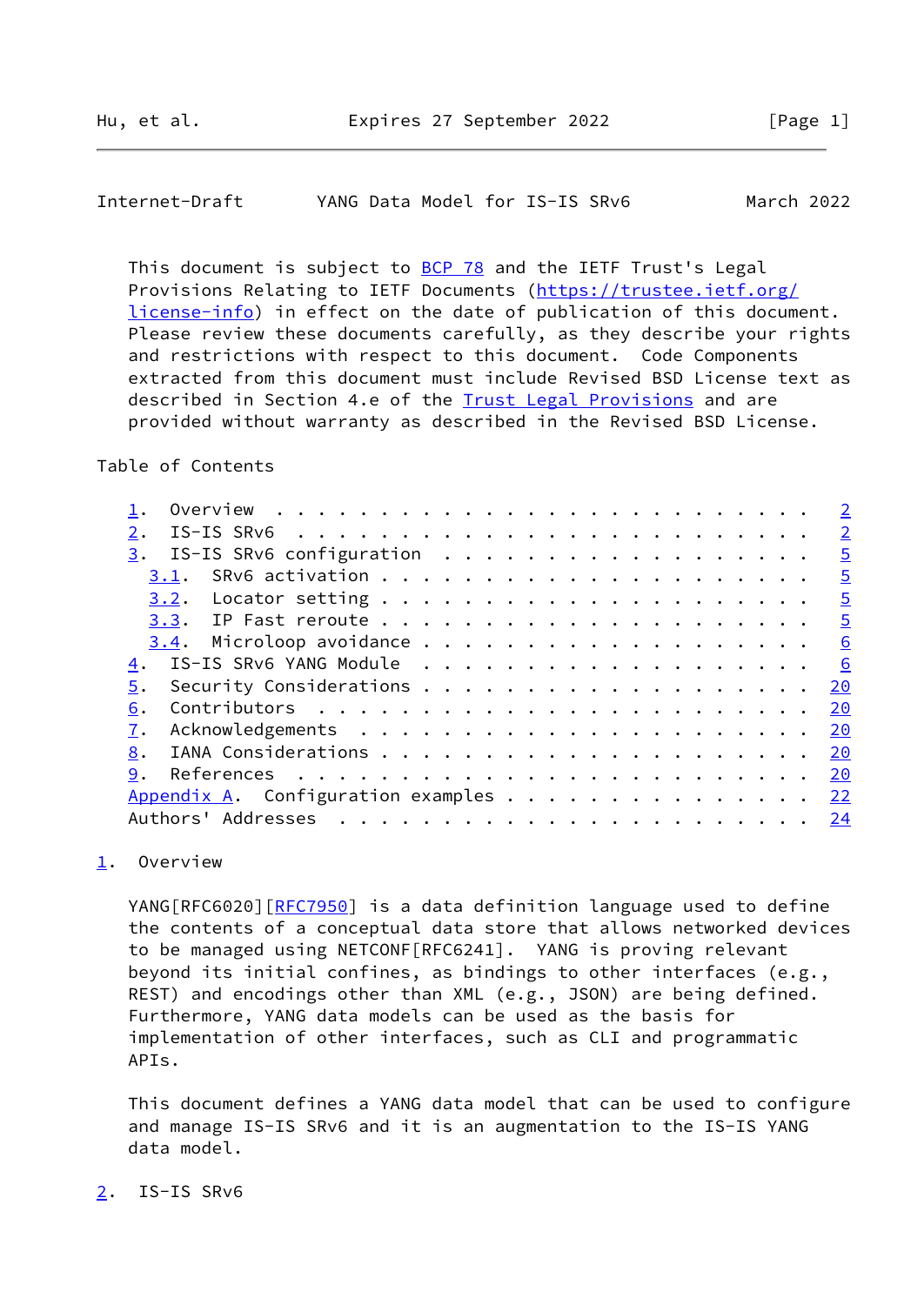This document defines a model for IS-IS SRv6 feature. It is an augmentation of the IS-IS base model.

Hu, et al. **Expires 27 September 2022** [Page 2]

Internet-Draft YANG Data Model for IS-IS SRv6 March 2022

 The IS-IS SRv6 YANG module requires support for the base srv6 module[I-D.ietf-spring-srv6-yang], which defines the global srv6 configuration independent of any specific routing protocol configuration, and support of IS-IS base model [\[I-D.ietf-isis-yang-isis-cfg](#page-22-4)] which defines basic IS-IS configuration and state. This module uses types defined in [[RFC6991](https://datatracker.ietf.org/doc/pdf/rfc6991)]. It also references [[RFC8349\]](https://datatracker.ietf.org/doc/pdf/rfc8349), [[I-D.ietf-spring-srv6-yang\]](#page-23-1), [\[I-D.ietf-isis-yang-isis-cfg](#page-22-4)], [\[I-D.ietf-spring-sr-yang](#page-23-2)] and [\[I-D.ietf-spring-srv6-yang](#page-23-1)].

 The figure below describes the overall structure of the isis-srv6 YANG module:

```
module: ietf-isis-srv6
   augment /rt:routing/rt:control-plane-protocols
          /rt:control-plane-protocol/isis:isis:
     +--rw srv6-cfg
       | +--rw enable? boolean
       | +--rw default-locator? boolean
       | +--rw locator-name* -> /rt:routing/sr:segment-routing
                                     | /srv6:srv6/locators/locator/name
       | +--rw persistent-end-x-sid? boolean
     +--rw micro-loop-avoidance
       +--rw srv6-enable? boolean
       +--rw srv6-rib-update-delay? uint16
  augment /rt:routing/rt:control-plane-protocols
          /rt:control-plane-protocol/isis:isis/isis:fast-reroute:
     +--rw srv6-ti-lfa {srv6-ti-lfa}?
       +--rw enable? boolean
   augment /rt:routing/rt:control-plane-protocols
          /rt:control-plane-protocol/isis:isis/isis:database
          /isis:levels/isis:lsp/isis:router-capabilities:
     +--ro v6-capability
     | +--ro flags? bits
     +--ro srv6-msd
       +--ro max-segments-left? uint8
```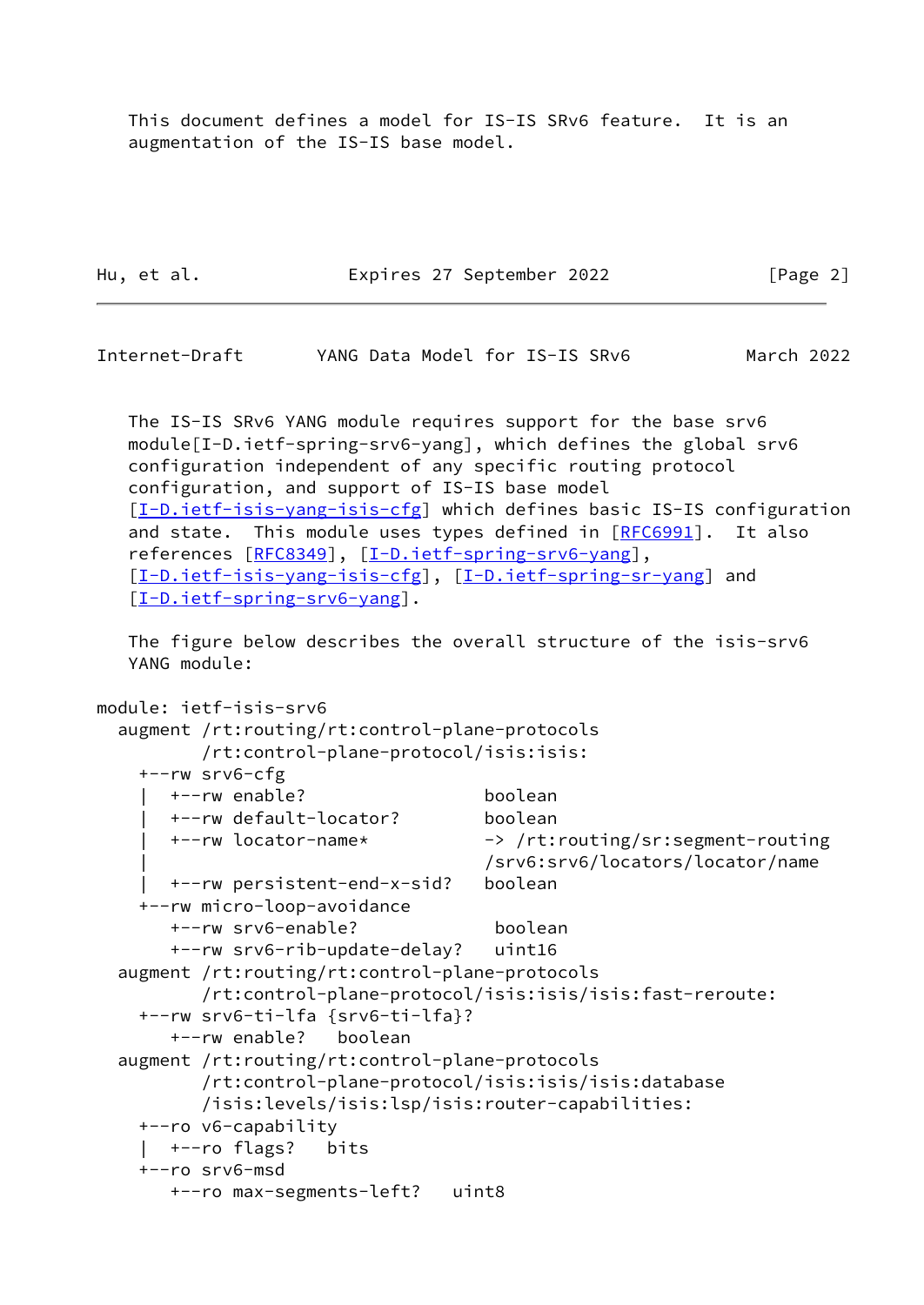| +--ro max-end-pop?<br>+--ro max-h-encaps? uint8 | uint8                                                          |            |
|-------------------------------------------------|----------------------------------------------------------------|------------|
| +--ro max-end-d?                                | uint8                                                          |            |
| augment /rt:routing/rt:control-plane-protocols  |                                                                |            |
|                                                 | /rt:control-plane-protocol/isis:isis/isis:database             |            |
|                                                 | /isis:levels/isis:lsp/isis:extended-is-neighbor/isis:neighbor: |            |
| +--ro srv6-adjacency-sids                       |                                                                |            |
| +--ro end-x-sid* [sid]                          |                                                                |            |
| +--ro func-flags?<br>+--ro algorithm?           | bits<br>uint8                                                  |            |
| +--ro weight?                                   | uint8                                                          |            |
| +--ro endpoint-func                             |                                                                |            |
|                                                 |                                                                |            |
| Hu, et al.                                      | Expires 27 September 2022                                      | [Page 3]   |
| Internet-Draft                                  | YANG Data Model for IS-IS SRv6                                 | March 2022 |
|                                                 | uint8                                                          |            |
| +--ro flags?<br>  +--ro endpoint-func?          | identityref                                                    |            |
| +--ro undefined-endpoint-func?                  | uint16                                                         |            |
| $+--ro$ sid                                     | srv6-sid-value                                                 |            |
| +--ro neighbor-id?                              | isis:system-id                                                 |            |
| +--ro srv6-sid-structure                        |                                                                |            |
| +--ro lb-length?                                | uint8                                                          |            |
| +--ro ln-length?                                | uint8                                                          |            |
| +--ro fun-length?                               | uint8                                                          |            |
| +--ro arg-length?                               | uint8                                                          |            |
| augment /rt:routing/rt:control-plane-protocols  |                                                                |            |
|                                                 | /rt:control-plane-protocol/isis:isis/isis:database             |            |
|                                                 | /isis:levels/isis:lsp/isis:mt-is-neighbor/isis:neighbor:       |            |
| +--ro srv6-adjacency-sids                       |                                                                |            |
| +--ro end-x-sid* [sid]                          |                                                                |            |
| +--ro func-flags?                               | bits                                                           |            |
| +--ro algorithm?                                | uint8                                                          |            |
| +--ro weight?                                   | uint8                                                          |            |
| +--ro endpoint-func                             |                                                                |            |
| +--ro flags?                                    | uint8                                                          |            |
| +--ro endpoint-func?                            | identityref                                                    |            |
| +--ro undefined-endpoint-func?                  | uint16                                                         |            |
| +--ro sid                                       | srv6-sid-value                                                 |            |
| +--ro neighbor-id?                              | isis:system-id                                                 |            |
| +--ro srv6-sid-structure                        |                                                                |            |
| +--ro lb-length?                                | uint8                                                          |            |
| +--ro ln-length?                                | uint8                                                          |            |
| +--ro fun-length?                               | uint8                                                          |            |
| +--ro arg-length?                               | uint8                                                          |            |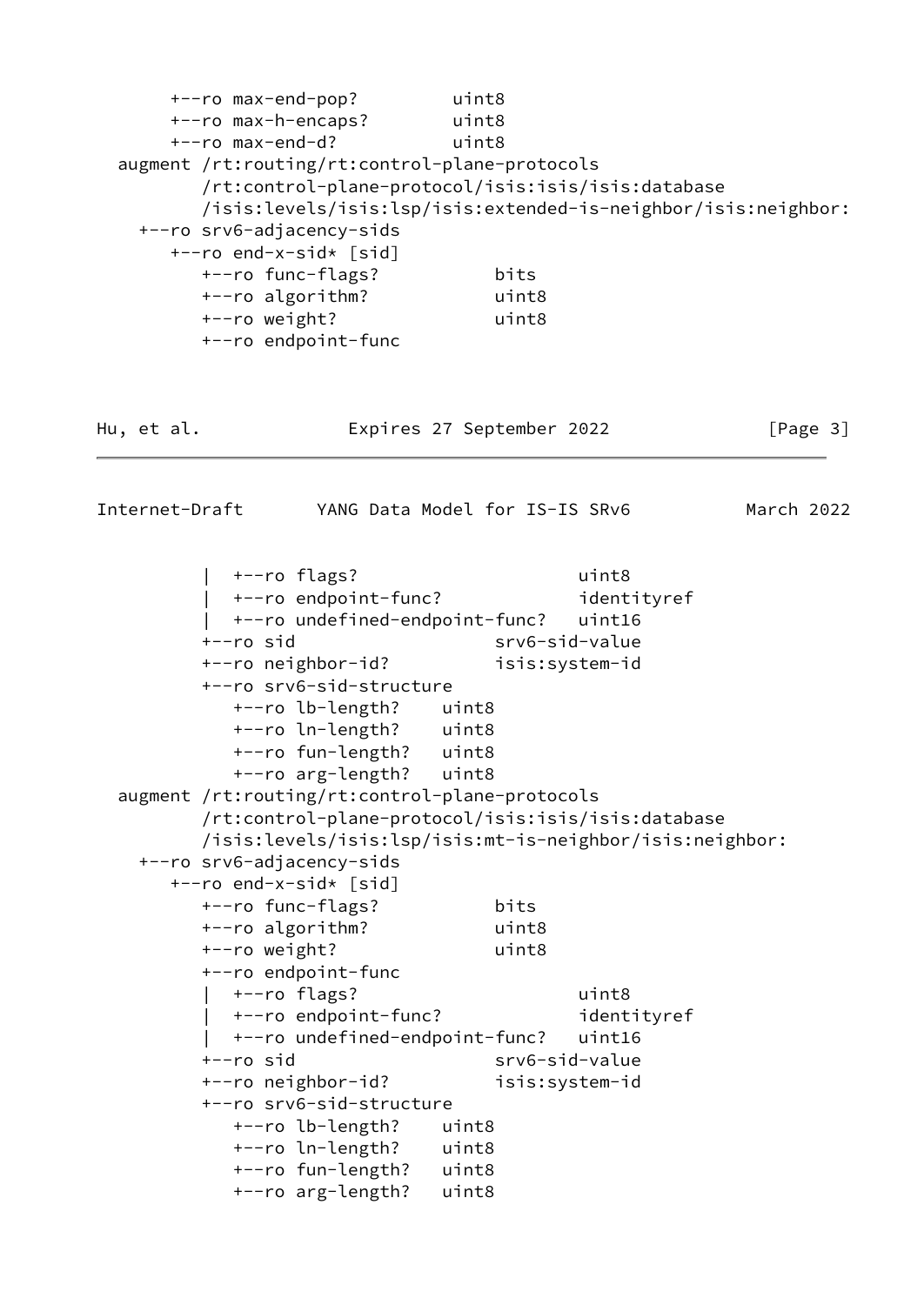<span id="page-4-0"></span>

| +--ro srv6-locators<br>+--ro locator* [locator]<br>$+--ro$ mt-id?<br>uint16<br>+--ro flags?<br>bits<br>+--ro metric?<br>uint32<br>+--ro algorithm?<br>uint8<br>+--ro loc-size?<br>uint8<br>+--ro locator<br>inet:ipv6-address-no-zone<br>+--ro srv6-end-sids<br>+--ro end-sid* [sid]<br>uint8<br>+--ro flags?<br>+--ro endpoint-func<br>  +--ro flags?<br>uint8<br>  +--ro endpoint-func?<br>identityref<br>  +--ro undefined-endpoint-func? uint16<br>$+--ro$ sid<br>srv6-sid-value<br>[Page 4]<br>Hu, et al.<br>Expires 27 September 2022<br>Internet-Draft YANG Data Model for IS-IS SRv6<br>March 2022<br>+--ro srv6-sid-structure<br>+--ro lb-length? uint8<br>+--ro ln-length? uint8<br>+--ro fun-length?<br>uint8<br>+--ro arg-length?<br>uint8<br>+--ro external-prefix-flag?<br>boolean<br>+--ro readvertisement-flag?<br>boolean<br>+--ro node-flag?<br>boolean<br>+--ro ipv4-source-router-id? inet:ipv4-address<br>+--ro ipv6-source-router-id?<br>inet:ipv6-address<br>augment /rt:routing/rt:control-plane-protocols<br>/rt:control-plane-protocol/isis:isis/isis:interfaces<br>/isis:interface/isis:adjacencies/isis:adjacency:<br>+--ro end-x-sid* [value]<br>+--ro value<br>srv6-sid-value<br>+--ro weight?<br>uint8<br>boolean<br>+--ro protection-requested?<br>+--ro persistent?<br>boolean<br>+--ro algorithm?<br>uint8<br>+--ro endpoint-func<br>+--ro flags?<br>uint8 | augment /rt:routing/rt:control-plane-protocols<br>/rt:control-plane-protocol/isis:isis/isis:database<br>/isis:levels/isis:lsp: |  |
|----------------------------------------------------------------------------------------------------------------------------------------------------------------------------------------------------------------------------------------------------------------------------------------------------------------------------------------------------------------------------------------------------------------------------------------------------------------------------------------------------------------------------------------------------------------------------------------------------------------------------------------------------------------------------------------------------------------------------------------------------------------------------------------------------------------------------------------------------------------------------------------------------------------------------------------------------------------------------------------------------------------------------------------------------------------------------------------------------------------------------------------------------------------------------------------------------------------------------------------------------------------------------------------------------------------------------------------------------------------------------------------------|--------------------------------------------------------------------------------------------------------------------------------|--|
|                                                                                                                                                                                                                                                                                                                                                                                                                                                                                                                                                                                                                                                                                                                                                                                                                                                                                                                                                                                                                                                                                                                                                                                                                                                                                                                                                                                              |                                                                                                                                |  |
|                                                                                                                                                                                                                                                                                                                                                                                                                                                                                                                                                                                                                                                                                                                                                                                                                                                                                                                                                                                                                                                                                                                                                                                                                                                                                                                                                                                              |                                                                                                                                |  |
|                                                                                                                                                                                                                                                                                                                                                                                                                                                                                                                                                                                                                                                                                                                                                                                                                                                                                                                                                                                                                                                                                                                                                                                                                                                                                                                                                                                              |                                                                                                                                |  |
|                                                                                                                                                                                                                                                                                                                                                                                                                                                                                                                                                                                                                                                                                                                                                                                                                                                                                                                                                                                                                                                                                                                                                                                                                                                                                                                                                                                              |                                                                                                                                |  |
|                                                                                                                                                                                                                                                                                                                                                                                                                                                                                                                                                                                                                                                                                                                                                                                                                                                                                                                                                                                                                                                                                                                                                                                                                                                                                                                                                                                              |                                                                                                                                |  |
|                                                                                                                                                                                                                                                                                                                                                                                                                                                                                                                                                                                                                                                                                                                                                                                                                                                                                                                                                                                                                                                                                                                                                                                                                                                                                                                                                                                              |                                                                                                                                |  |
|                                                                                                                                                                                                                                                                                                                                                                                                                                                                                                                                                                                                                                                                                                                                                                                                                                                                                                                                                                                                                                                                                                                                                                                                                                                                                                                                                                                              |                                                                                                                                |  |

+--ro endpoint-func? identityref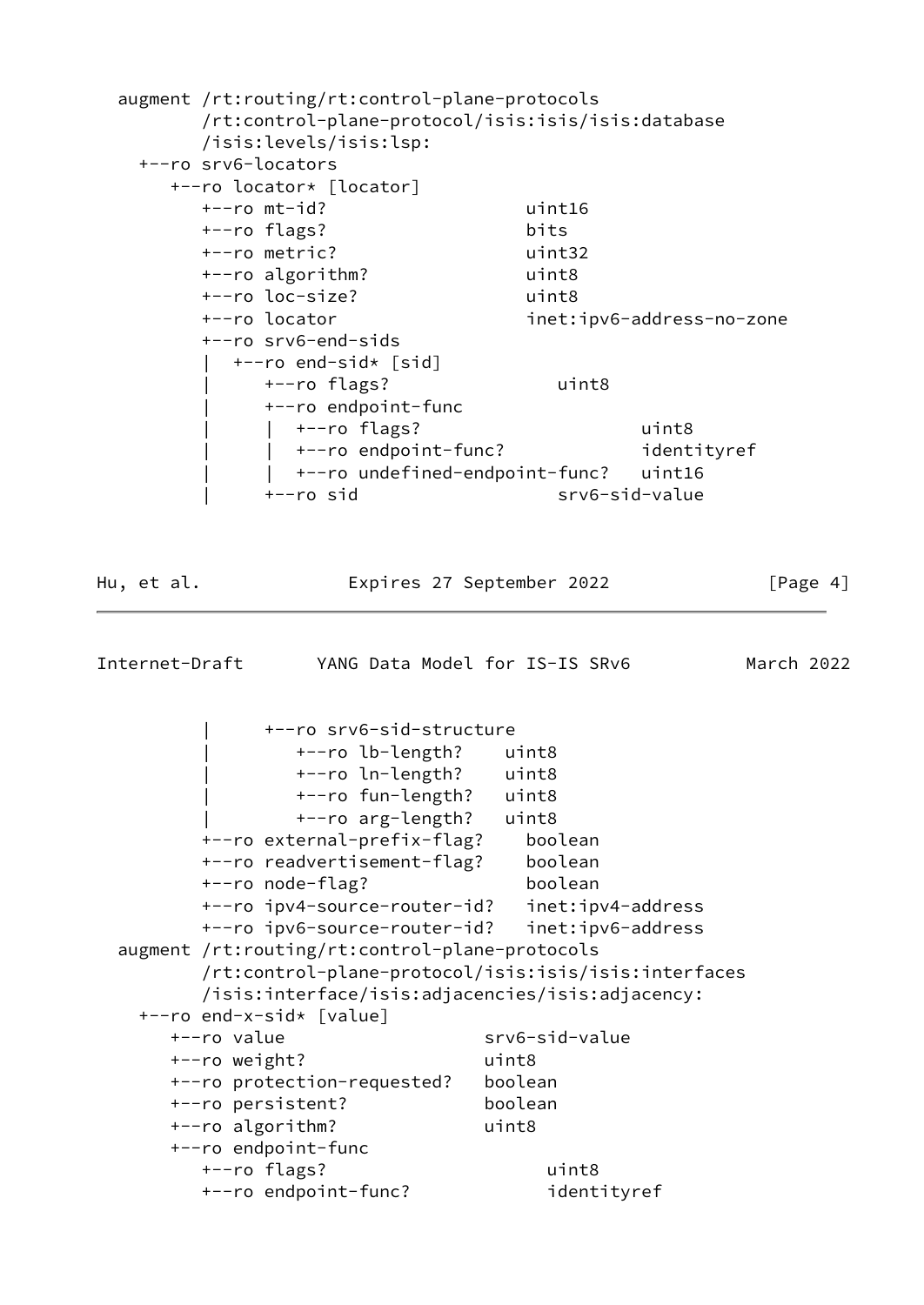+--ro undefined-endpoint-func? uint16

### <span id="page-5-0"></span>[3](#page-5-0). IS-IS SRv6 configuration

#### <span id="page-5-1"></span>[3.1](#page-5-1). SRv6 activation

 Activation of IS-IS SRv6 is done by setting the "enable" leaf to true. This triggers advertisement of SRv6 extensions based on the configuration parameters that have been setup using the base SRv6 module.

## <span id="page-5-2"></span>[3.2](#page-5-2). Locator setting

 The basic SRv6 module defines the related locator leafs. When the IS-IS SRv6 module is enabled, set the locator by using the following strategy: firstly, it is reasonable to check whether the default locator is used, if not, to use the specified locator. The strategy is realized by adding the leaf "default-locator", "locator-name" .

## <span id="page-5-3"></span>[3.3](#page-5-3). IP Fast reroute

 IS-IS SRv6 model augments the fast-reroute container. It brings the ability to activate ipv6 TI-LFA (topology independent LFA).

| Hu, et al. | Expires 27 September 2022 | [Page 5] |
|------------|---------------------------|----------|
|            |                           |          |

<span id="page-5-5"></span>

| Internet-Draft |  | YANG Data Model for IS-IS SRv6 | March 2022 |
|----------------|--|--------------------------------|------------|
|----------------|--|--------------------------------|------------|

## <span id="page-5-4"></span>[3.4](#page-5-4). Microloop avoidance

 IS-IS SRv6 model augments the micro-loop-avoidance container, this container including the leaf "srv6-enable" brings the ability to activate SRv6 avoid-microloop.

<span id="page-5-6"></span>[4](#page-5-6). IS-IS SRv6 YANG Module

```
 <CODE BEGINS> file "ietf-isis-srv6@2022-03-26.yang"
 module ietf-isis-srv6 {
   yang-version 1.1;
   namespace "urn:ietf:params:xml:ns:"
           + "yang:ietf-isis-srv6";
   prefix isis-srv6;
```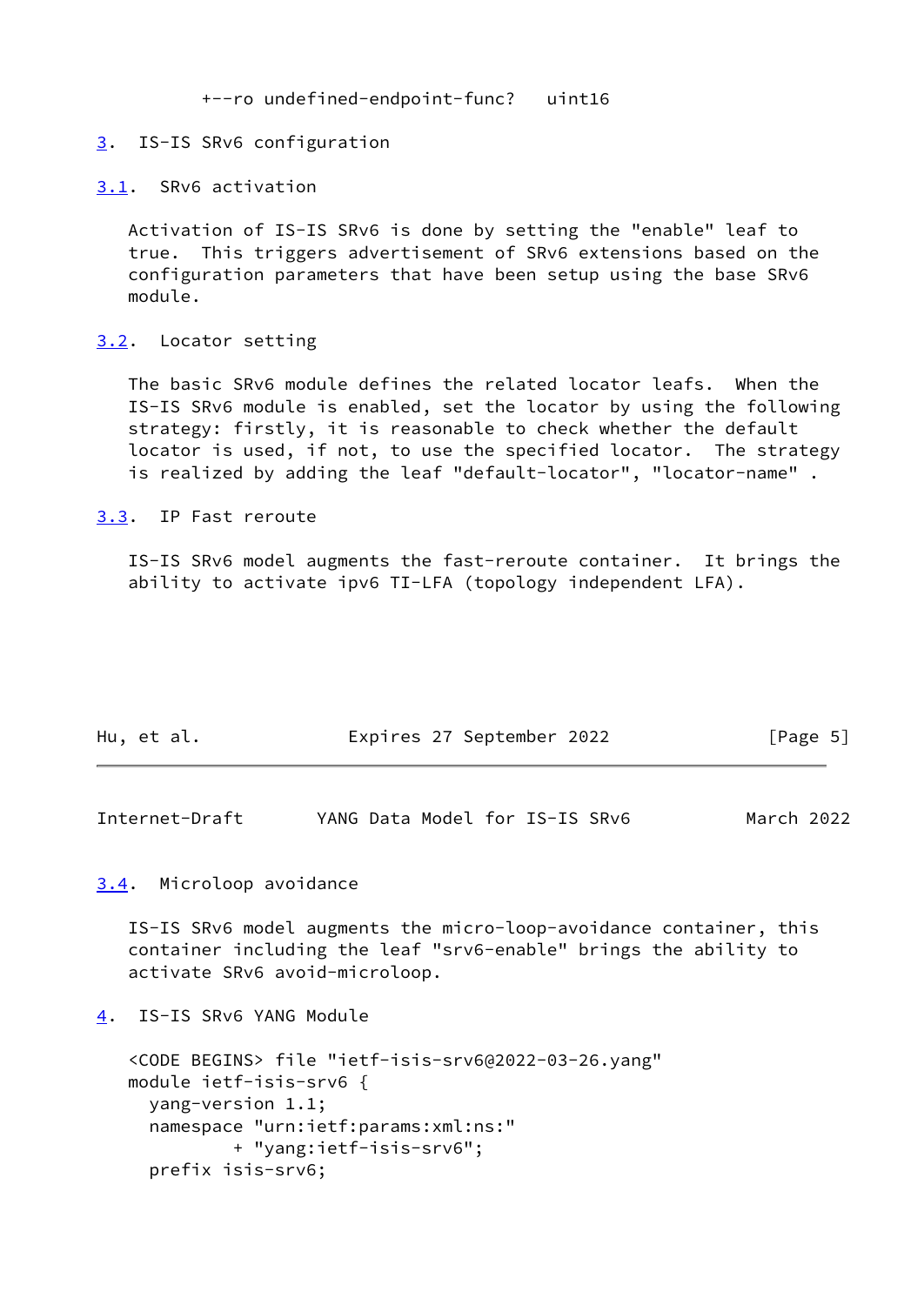```
 import ietf-routing {
       prefix "rt";
       RFC8349: A YANG Data Model for
                 Routing Management (NMDA Version)";
     }
      import ietf-isis {
       prefix "isis";
       reference "draft-ietf-isis-yang-isis-cfg: YANG
                  Data Model for IS-IS Protocol";
     }
      import ietf-inet-types {
       prefix "inet";
      RFC 6991: Common YANG Data Types";
      }
      import ietf-segment-routing {
       prefix sr;
       reference "RFC 9020: YANG Data Model for Segment
                  Routing";
      }
      import ietf-srv6-base {
       prefix "srv6";
       draft-ietf-spring-srv6-yang: YANG Data
                  Model for SRv6 Base and Static";
     }
      organization
       "IETF LSR Working Group";
     contact
Hu, et al.               Expires 27 September 2022           [Page 6]
Internet-Draft YANG Data Model for IS-IS SRv6 March 2022
        "WG List: <mailto:spring@ietf.org>
       Author: Zhibo Hu
                  <mailto:huzhibo@huawei.com>
       Author: Dan Ye
                  <mailto:daye@cisco.com>
       Author: Yingzhen Qu
                  <mailto:yingzhen.qu@futurewei.com>
       Author: Qiufang Ma
```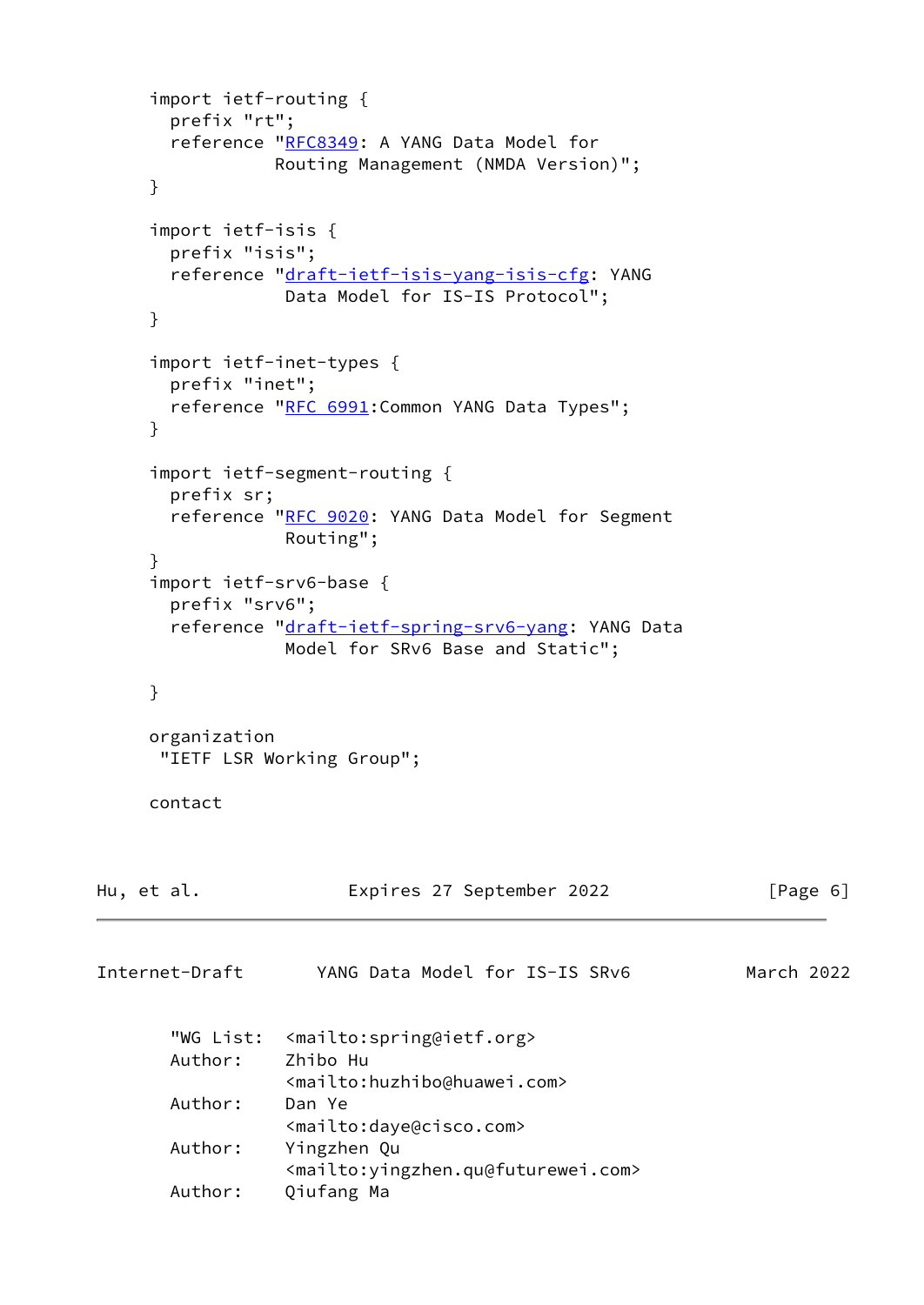```
 <mailto:maqiufang1@huawei.com>
   ";
 description
   "The YANG module defines the configuration and operatioanl state
   for IS-IS extension to support Segment Routing over IPv6 data
   plane.
   This YANG model conforms to the Network Management
  RFC 8342.
   Copyright (c) 2022 IETF Trust and the persons identified as
    authors of the code. All rights reserved.
   Redistribution and use in source and binary forms, with or
   without modification, is permitted pursuant to, and subject
   to the license terms contained in, the Simplified BSD License
    Section 4.c of the IETF Trust's Legal Provisions
   Relating to IETF Documents
    (http://trustee.ietf.org/license-info).
   This version of this YANG module is part of RFC XXXX
    (https://www.rfc-editor.org/info/rfcXXXX); see the RFC itself
    for full legal notices.
   The key words 'MUST', 'MUST NOT', 'REQUIRED', 'SHALL', 'SHALL
   NOT', 'SHOULD', 'SHOULD NOT', 'RECOMMENDED', 'NOT RECOMMENDED',
    'MAY', and 'OPTIONAL' in this document are to be interpreted as
  (RFC 2119(RFC 8174) when, and only when,
    they appear in all capitals, as shown here.";
 revision 2022-03-26 {
  description
      "Initial revision.";
  reference "draft-ietf-lsr-isis-srv6-extensions-08";
 }
 /* Identities */
identity SRV6 END FUNC TYPE {
  description
   "Base identity type for srv6 endpoint function code points.";
```
Internet-Draft YANG Data Model for IS-IS SRv6 March 2022

Hu, et al. **Expires 27 September 2022** [Page 7]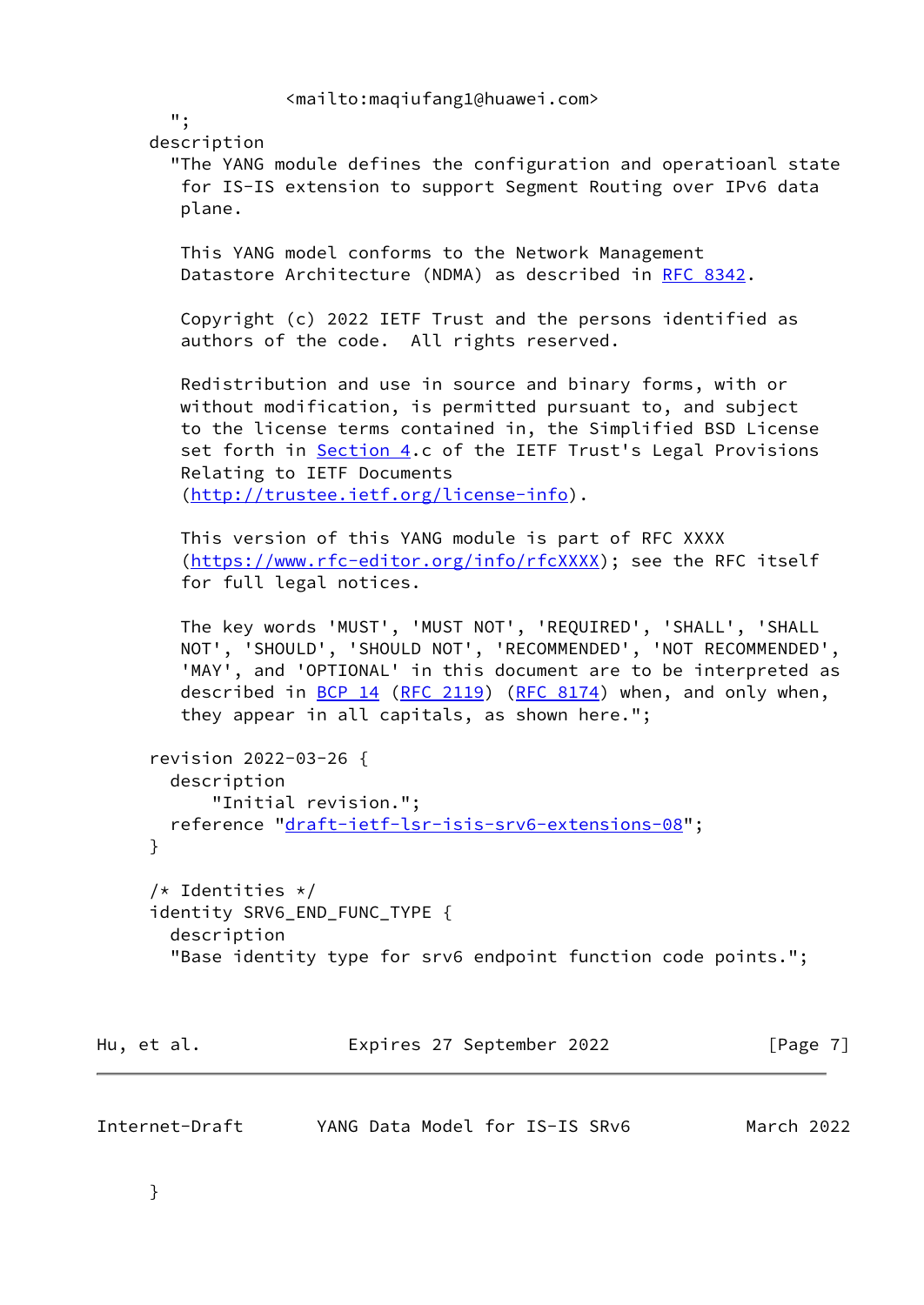```
 identity SRV6_END_FUNC_PSP_USP_USD {
  base "SRV6 END FUNC TYPE";
   description
   "End (May support PSP, USP, USD).";
 }
 identity SRV6_END_X_FUNC_PSP_USP_USD {
   base "SRV6_END_FUNC_TYPE";
   description
   "End.X(May support PSP, USP, USD)";
 }
 identity SRV6_END_T_FUNC_PSP_USP_USD {
   base "SRV6_END_FUNC_TYPE";
   description
   "END (May support PSP, USP, USD)";
 }
 identity SRV6_END_FUNC_DX6 {
   base "SRV6_END_FUNC_TYPE";
   description
   "End.DX6.";
 }
 identity SRV6_END_FUNC_DX4 {
   base "SRV6_END_FUNC_TYPE";
   description
   "End.DX4.";
 }
 identity SRV6_END_FUNC_DT6 {
   base "SRV6_END_FUNC_TYPE";
   description
   "End.DT6.";
 }
 identity SRV6_END_FUNC_DT4 {
   base "SRV6_END_FUNC_TYPE";
   description
   "End.DT4.";
 }
 identity SRV6_END_FUNC_DT64 {
   base "SRV6_END_FUNC_TYPE";
   description
   "End.DT64.";
```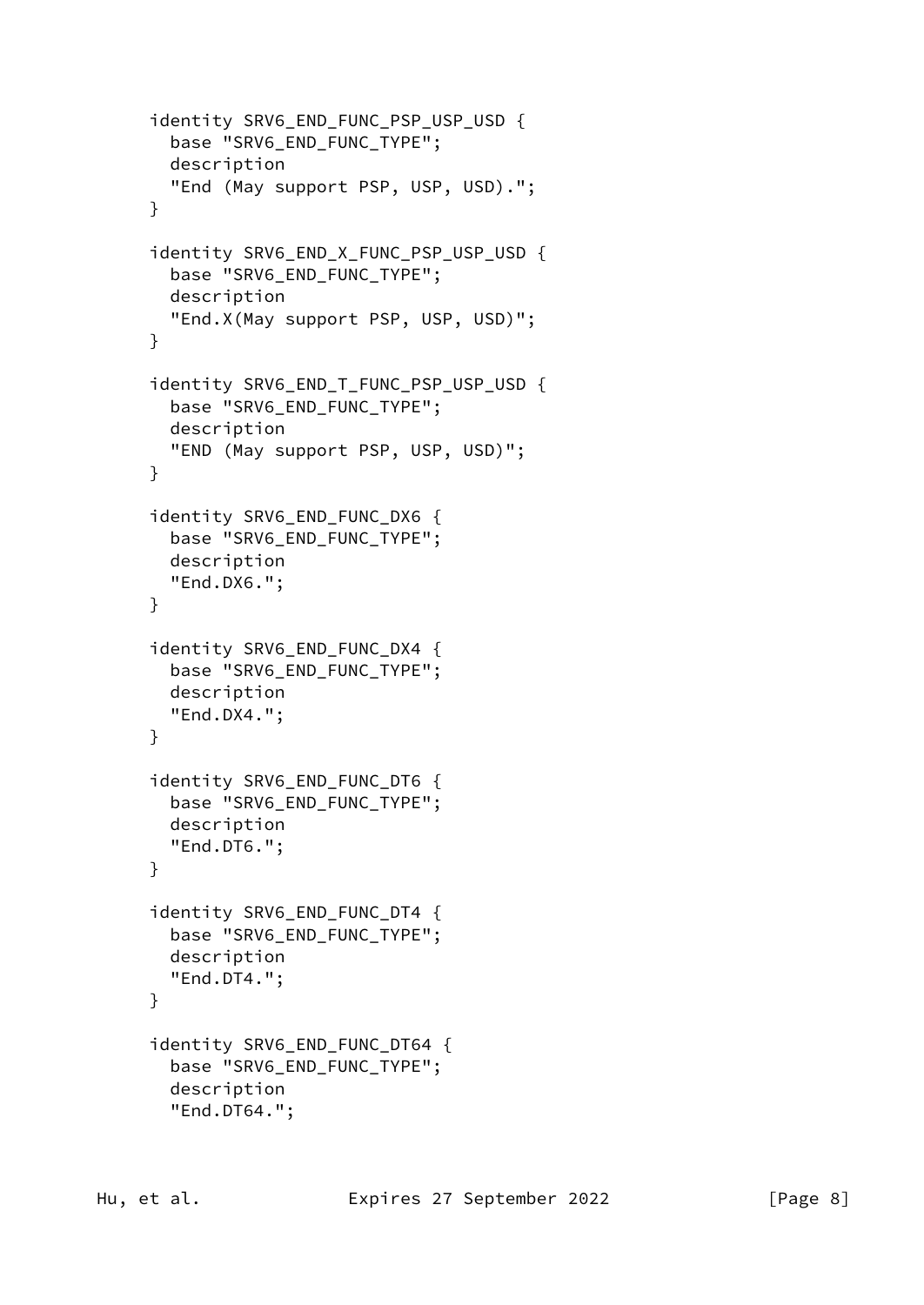```
Internet-Draft YANG Data Model for IS-IS SRv6 March 2022
      }
     identity SRV6 END FUNC OP {
        base "SRV6_END_FUNC_TYPE";
        description
        "END.OP .";
      }
      identity SRV6_END_FUNC_OTP {
        base "SRV6_END_FUNC_TYPE";
        description
        "END.OTP .";
      }
     /* typedef */ typedef srv6-sid-value {
        type inet:ipv6-address-no-zone;
        description
          "16 Octets encoded sid value.";
      }
      /* Features */
      feature srv6-ti-lfa {
        description
         "Enhance SRv6 FRR with ti-lfa
         support";
      }
     /* Groupings */ grouping srv6-msds {
        description
          "means to advertise to advertise node/link specific
           values for Maxium Sid Depths(MSD) of various types";
        container srv6-msd {
          description
            "Maximum SRv6 SID Depths.";
          leaf max-segments-left {
            type uint8;
            description
              "The Maximum Segments Left MSD Type specifies
               the maximum value of the 'SL' field in the SRH
               of a received packet before applying the
               Endpoint behavior associated with a SID.";
 }
          leaf max-end-pop {
            type uint8;
```
description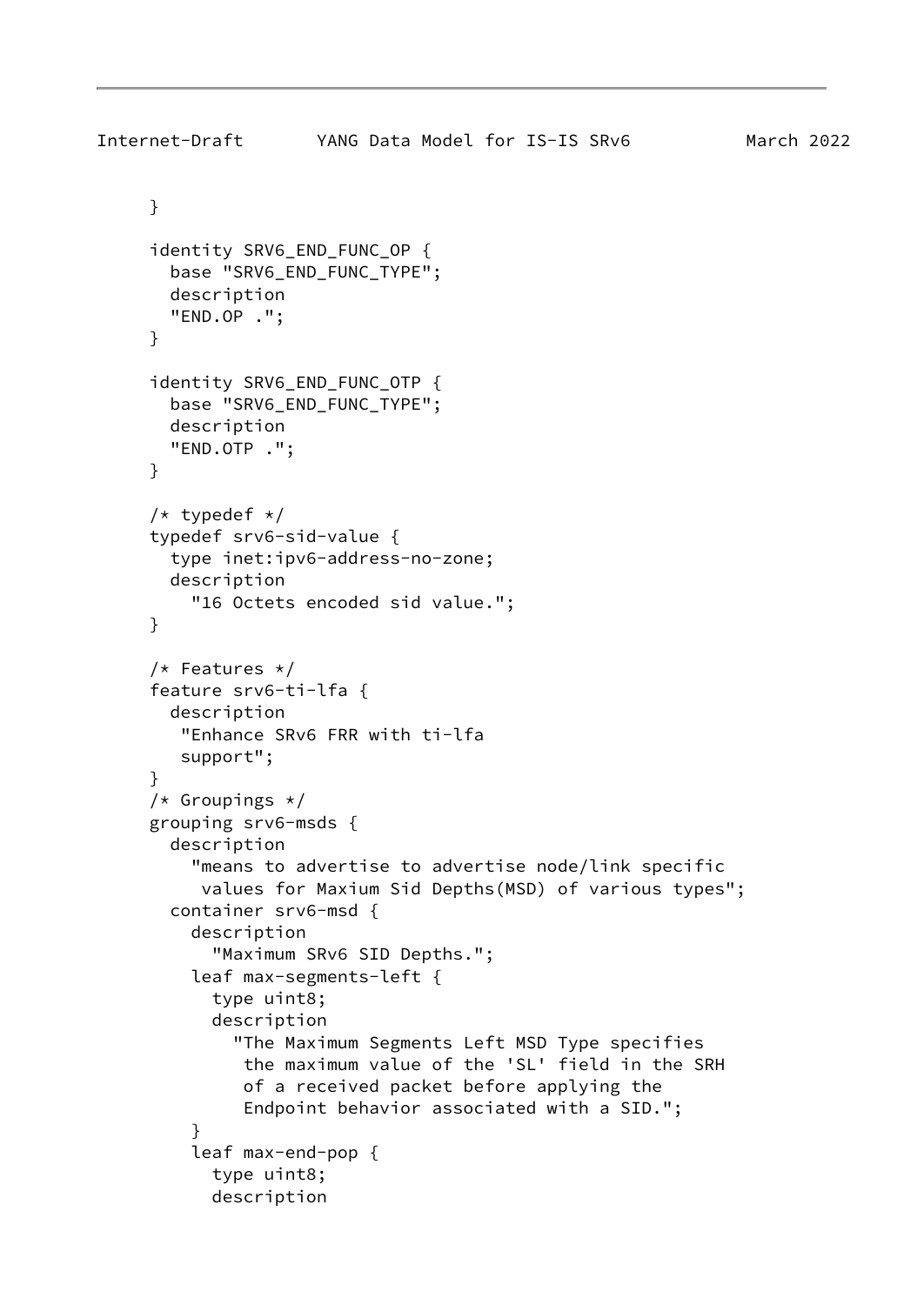"The Maximum End Pop MSD Type specifies the maximum number of SIDs in the SRH to which the router can

```
Hu, et al. Expires 27 September 2022 [Page 9]
Internet-Draft YANG Data Model for IS-IS SRv6 March 2022
            apply 'PSP' or 'USP' behavior, as defined in flavors.";
 }
          leaf max-h-encaps {
           type uint8;
           description
            "The Maximum H.Encaps MSD Type specifies the maximum number
            of SIDs that can be included as part of the 'H.Encaps'
            behavior";
 }
          leaf max-end-d {
           type uint8;
           description
              "The maximum number of SIDs in an SRH when performing
              decapsulation associated with 'End.Dx' functions
               (e.g., 'End.DX6' and 'End.DT6').";
         }
       }
     }
     grouping srv6-sid-structures {
       description
          "This group defines SRv6 SID Structure sub-sub-TLV.";
       container srv6-sid-structure {
          description
            "SRv6 SID Structure sub-sub-TLV is used to advertise
            the length of each individual part of the SRv6 SID
            as defined in [I-D.ietf-spring-srv6-network-programming]";
          leaf lb-length {
           type uint8;
           description
              "SRv6 SID Locator Block length in bits.";
         }
          leaf ln-length {
           type uint8;
           description
              "SRv6 SID Locator Node length in bits.";
         }
```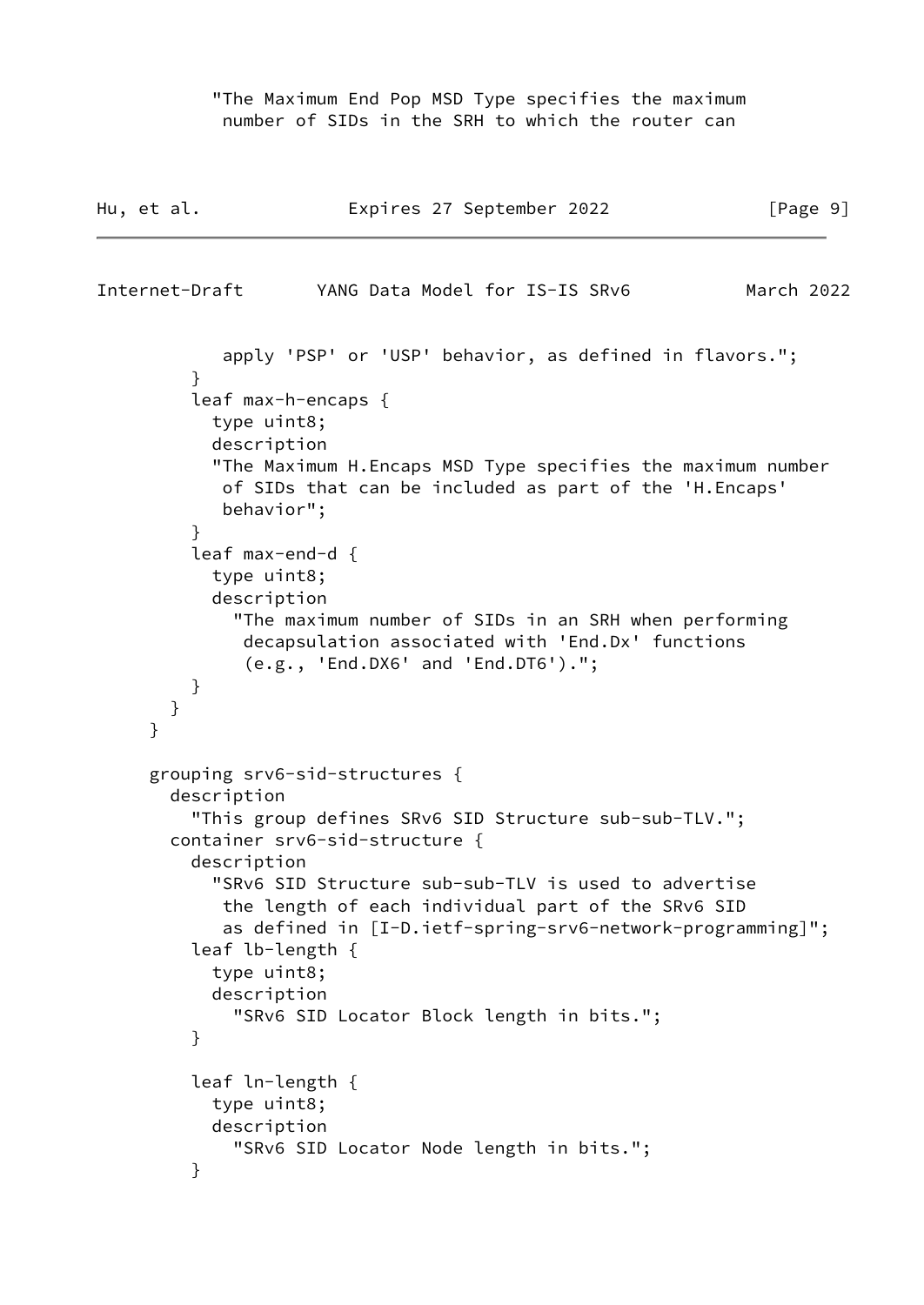```
 leaf fun-length {
           type uint8;
           description
              "SRv6 SID Function length in bits.";
         }
          leaf arg-length {
           type uint8;
           description
Hu, et al. Expires 27 September 2022 [Page 10]
Internet-Draft YANG Data Model for IS-IS SRv6 March 2022
              "SRv6 SID Argument length in bits.";
         }
       }
     }
     grouping srv6-capability {
       description
       "SRV6 capability grouping.";
       container v6-capability {
         description
            "SRv6 capability.";
         leaf flags {
            type bits {
             bit o-flag {
               position 1;
               description
                "If set, then the router is able to
                use of the O-bit in the Segment Routing Header(SRH)
                as defined in [draft-ietf-6man-segment-routing-header].";
 }
 }
           description
            "Flags.";
         }
       }
     }
     grouping srv6-endpoint-func {
        description
          "This group defines srv6 endpoint function";
       container endpoint-func {
         description
            "Srv6 Endpoint function Descriptor.";
```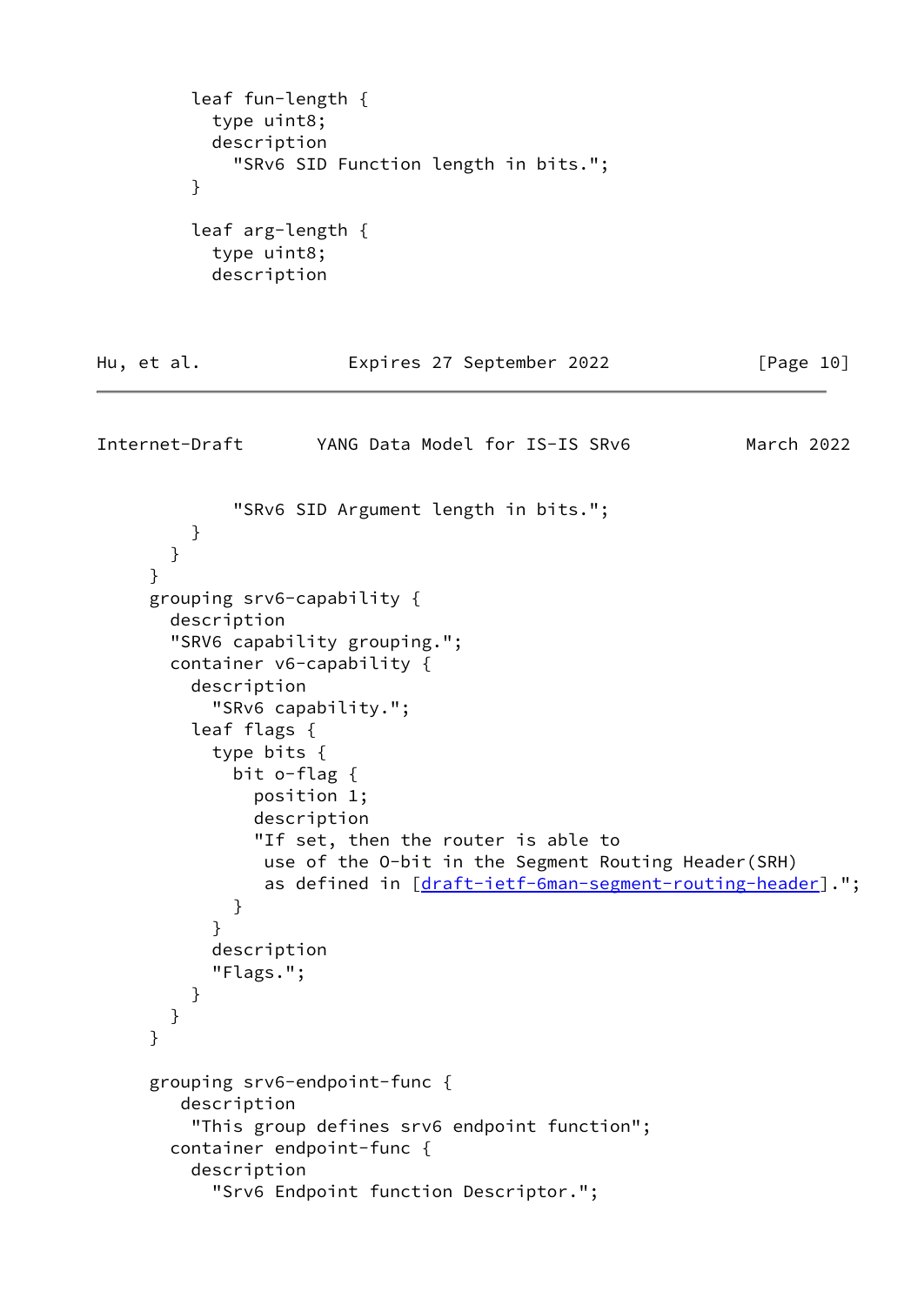```
 leaf flags {
            type uint8;
            description
              "No flags are currently being defined.";
 }
          leaf endpoint-func {
           type identityref {
            base isis-srv6:SRV6_END_FUNC_TYPE;
 }
           description
              "The endpoint function.";
          }
          leaf undefined-endpoint-func {
            type uint16;
            description
              "Unknown endpoint func value.";
Hu, et al. Expires 27 September 2022 [Page 11]
Internet-Draft YANG Data Model for IS-IS SRv6 March 2022
          }
        }
      }
      grouping srv6-end-sid {
        description
        "SRv6 Segment Identifier(SID) with Endpoint functions.";
        leaf flags {
          type uint8;
          description
            "NO flags are currently being defined.";
        }
        uses srv6-endpoint-func;
        leaf sid {
          type srv6-sid-value;
          description
           "SRV6 sid value.";
        }
        // sub-sub-tlvs
       uses srv6-sid-structures;
      }
      grouping srv6-locator {
        description
```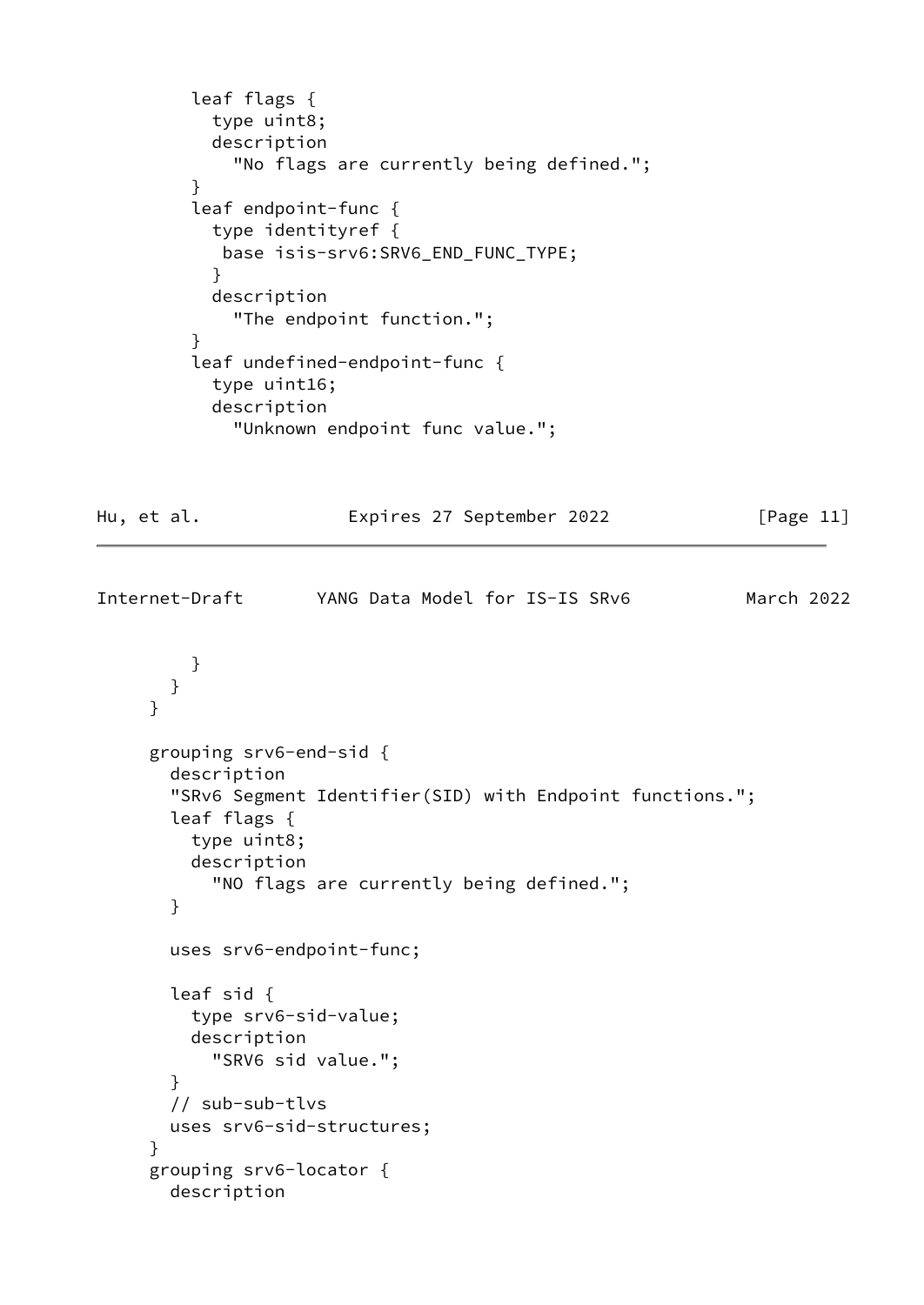```
 "This group defines srv6 locator tlv.";
        leaf mt-id {
          type uint16 {
            range "0..4095";
          }
          description
            "Multitopology Identifier as defined in [RFC5120].";
        }
        leaf flags {
          type bits {
            bit d-flag {
              position 0;
              description
                "When the locator is leaked from level-2 to leve-1,
                 the d-flag must be set.";
            }
          }
          description
            "Flags for srv6 locator tlv.";
        }
        leaf metric {
          type uint32;
Hu, et al.               Expires 27 September 2022           [Page 12]
Internet-Draft YANG Data Model for IS-IS SRv6 March 2022
          description
            "Metric value.";
        }
        leaf algorithm {
          type uint8;
          description
          "Associated algorithm.";
        }
        leaf loc-size {
          type uint8;
          description
            "Number of bits in the locator field.";
        }
        leaf locator {
          type inet:ipv6-address-no-zone;
          description
            "Advertised SRV6 locator.";
```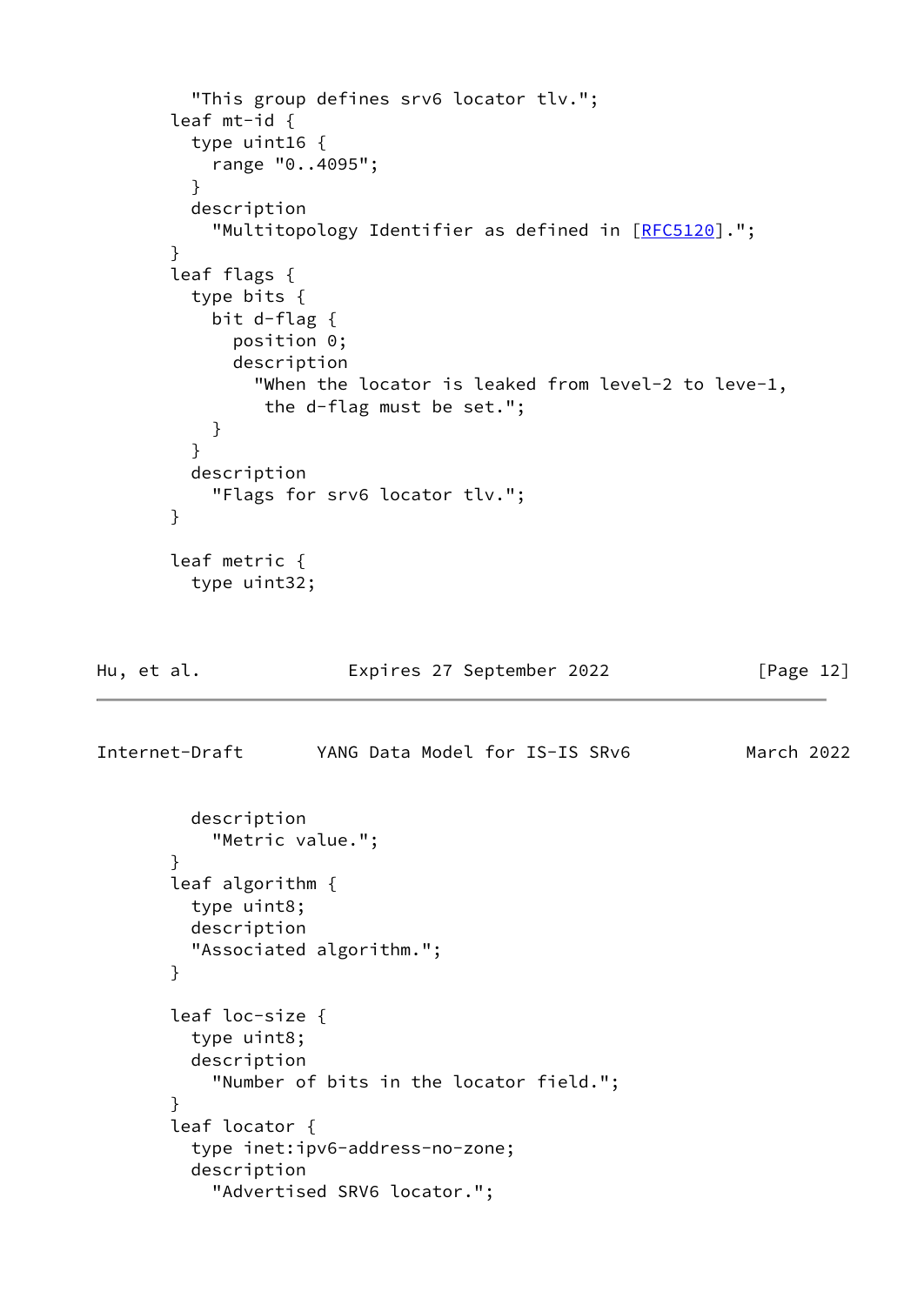```
 }
        container srv6-end-sids {
          description
            "This contains list of srv6 end sids.";
          list end-sid {
           key "sid";
            description
              "List of SRV6 SRv6 Segment Identifiers (SID)
              with Endpoint functions.";
           uses srv6-end-sid;
 }
        }
        uses isis:prefix-reachability-attributes;
        uses isis:prefix-ipv4-source-router-id;
        uses isis:prefix-ipv6-source-router-id;
      }
      grouping srv6-adjacency-sid {
        description
        "SRv6 sid associated with an adjacency.";
        leaf func-flags {
          type bits {
           bit b-flag {
             position 0;
             description
                "Backup flag. If set, the End.X sid is
                 eligible for protection.";
 }
Hu, et al. Expires 27 September 2022 [Page 13]
```
Internet-Draft YANG Data Model for IS-IS SRv6 March 2022 bit s-flag { position 1; description "Set flag. When set, the End.X sid refers to a set of adjacencies (and therefore May be assigned to other adjacencies as well."; } bit p-flag { position 2; description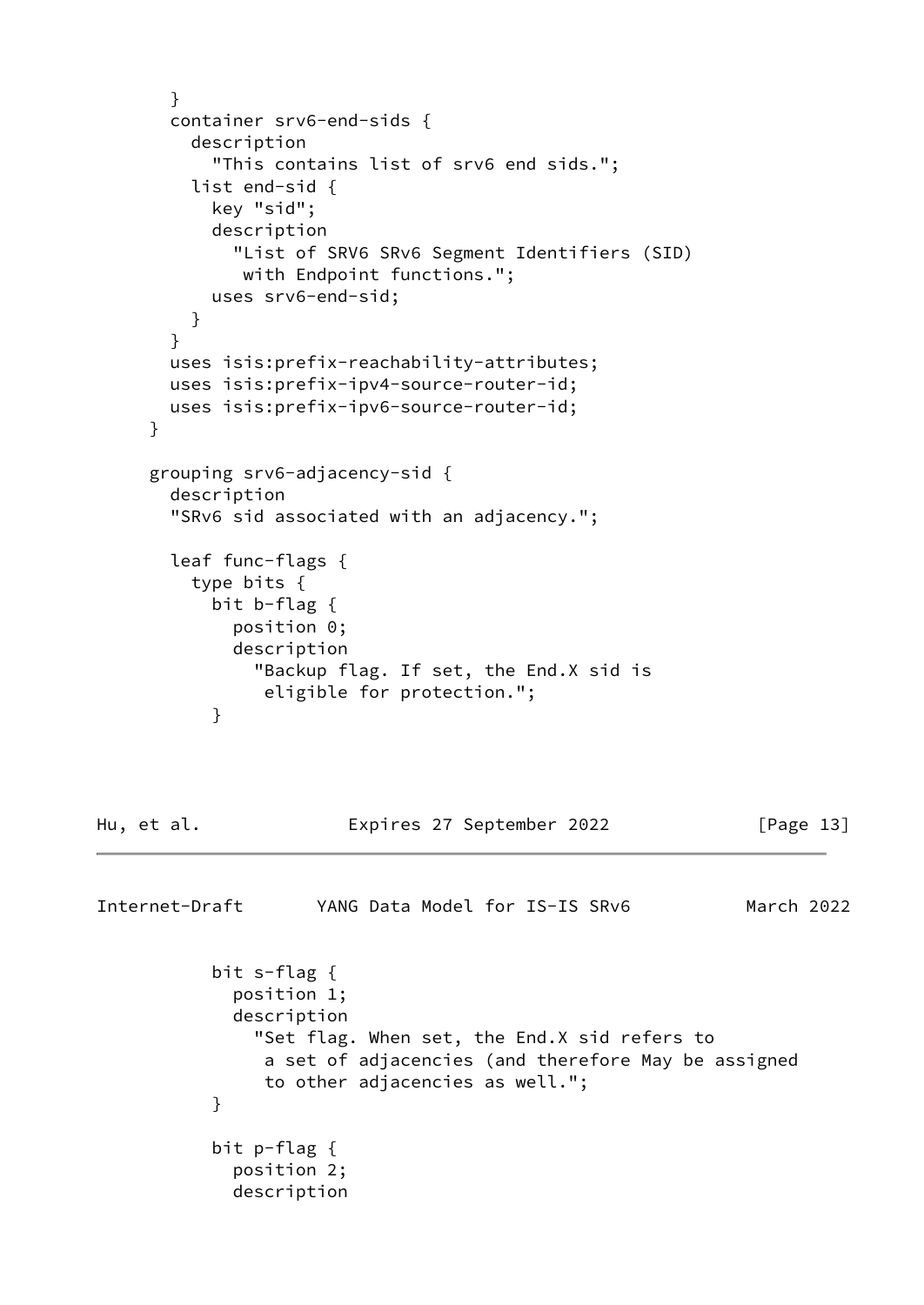```
 "Persistent flag. When set, the End.X sid is persistently
               allocated, i.e., the End.x sid value remains consistent
               across router restart and/or interface flap.";
 }
          }
          description
              "Flags for srv6 end x sid.";
        }
        leaf algorithm {
          type uint8;
          description
            "Associated algorithm.";
        }
        leaf weight {
          type uint8;
          description
          "The value represents the weight of the End.X sid
           for the purpose of load balancing.";
        }
        uses srv6-endpoint-func;
        leaf sid {
          type srv6-sid-value;
          description
            "SRV6 sid value.";
        }
        leaf neighbor-id {
          type isis:system-id;
          description
            "Describes the system ID of the neighbor
             associated with the SID value. This is only
             used on LAN adjacencies.";
        }
```

| Hu, et al.     | Expires 27 September 2022      | [Page 14]  |  |
|----------------|--------------------------------|------------|--|
| Internet-Draft | YANG Data Model for IS-IS SRv6 | March 2022 |  |

```
 // sub-sub-tlvs
   uses srv6-sid-structures;
 }
```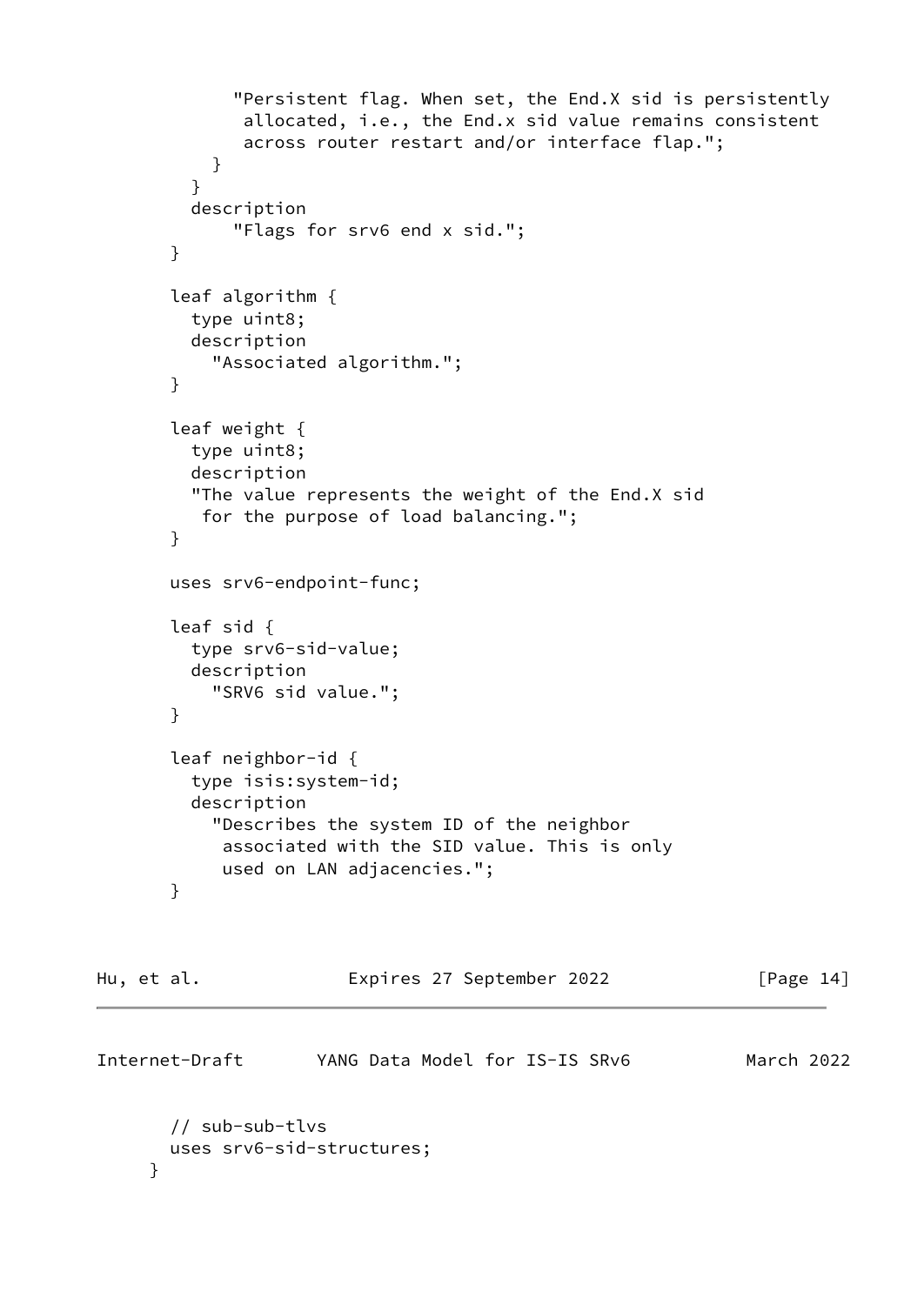```
 grouping srv6-adjacency-state {
        description
         "This group will extend adjacency state.";
        list end-x-sid {
          key value;
          config false;
          leaf value {
            type srv6-sid-value;
            description
             "Value of the Adj-SID.";
          }
          leaf weight {
            type uint8;
            description
             "Weight associated with
             the End.X SID.";
 }
          leaf protection-requested {
            type boolean;
            description
             "Set to True if the End.X SID
             must be protected.";
 }
          leaf persistent {
            type boolean;
            description
              "Persistent flag. When set, the End.X sid is persistently
               allocated, i.e., the End.X sid value remains consistent
               across router restart and/or interface flap.";
          }
          leaf algorithm {
            type uint8;
            description
            "Associated algorithm.";
 }
          uses srv6-endpoint-func;
          description
           "List of End.X Segment IDs.";
        }
      }
     /* Cfg */ augment "/rt:routing/" +
              "rt:control-plane-protocols/rt:control-plane-protocol"+
```
Hu, et al. **Expires 27 September 2022** [Page 15]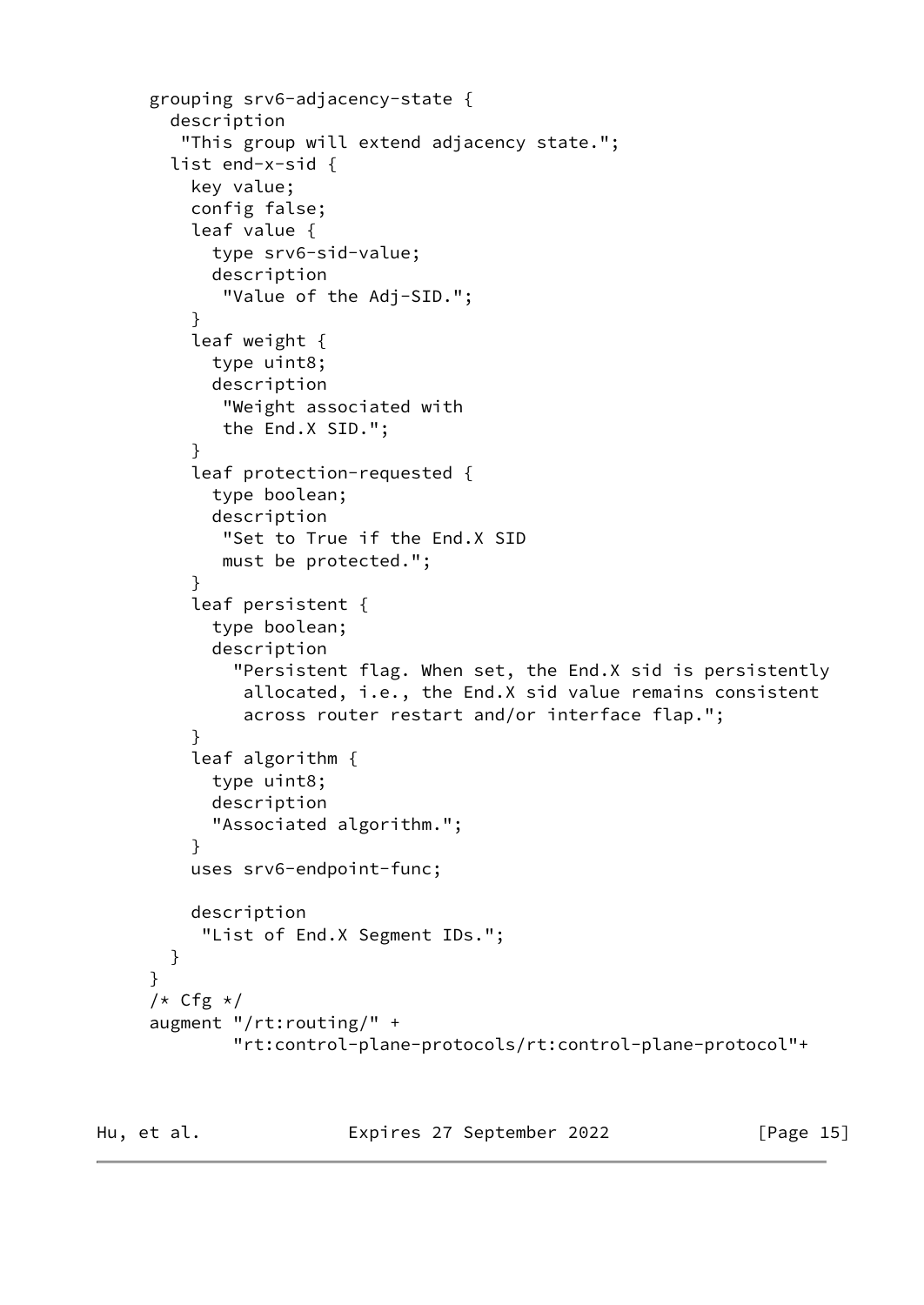```
Internet-Draft YANG Data Model for IS-IS SRv6 March 2022
              "/isis:isis" {
        when "/rt:routing/rt:control-plane-protocols/"+
             "rt:control-plane-protocol/rt:type = 'isis:isis'" {
          description
            "This augment ISIS routing protocol when used";
        }
        description
          "This augments ISIS protocol configuration
           with SRv6.";
        container srv6-cfg{
          leaf enable{
            type boolean;
            default "false";
            description
              "Enables SRv6
               protocol extensions.";
          }
          leaf default-locator {
            type boolean;
            default "false";
            description
              "Enable ISIS segment-routing IPv6 with default Locator.";
          }
          leaf-list locator-name {
           when "../default-locator = 'false'" {
              description
                "Only applies to non default locator.";
 }
            type leafref {
              path "/rt:routing/sr:segment-routing/srv6:srv6" +
                    "/srv6:locators/srv6:locator/srv6:name";
 }
```

```
 description
   "Enable ISIS segment-routing IPv6 with specified Locator.";
```
 type boolean; default "false";

description

leaf persistent-end-x-sid{

}

}

"Enable the persistent nature of End.X sid";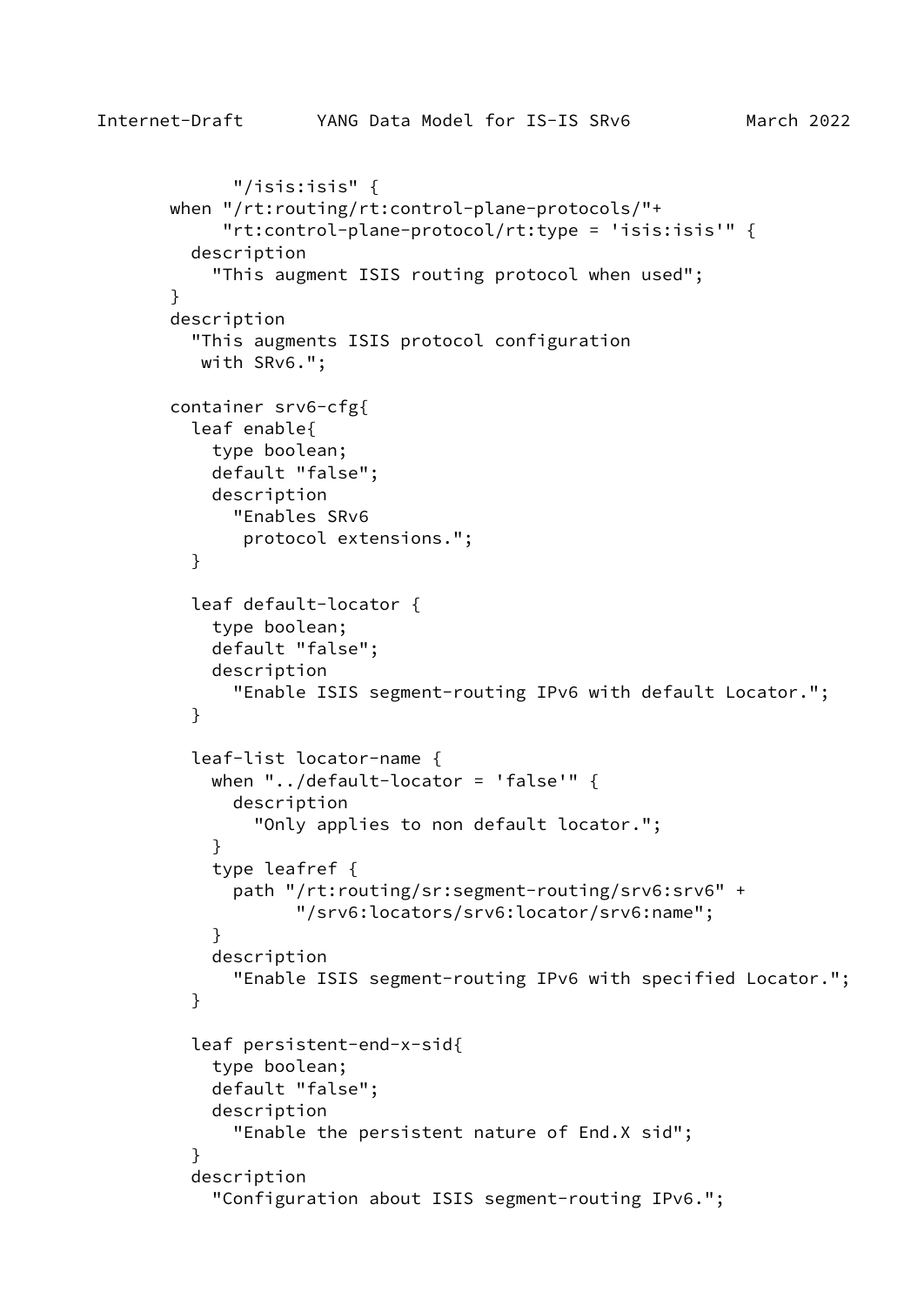```
Internet-Draft YANG Data Model for IS-IS SRv6 March 2022
        container micro-loop-avoidance {
          leaf srv6-enable {
            type boolean;
            default "false";
            description
              "Enable SRv6 avoid-microloop.Depend on SR IPv6 Enable.";
          }
          leaf srv6-rib-update-delay {
            type uint16 {
              range "1000..10000";
 }
            units "ms";
            default "5000";
            description
              "Set the route delivery delay for SRv6 avoid-microloop.
               Depend on SR IPv6 Enable.";
          }
          description
            "Enable IS-IS avoid-microloop.";
        }
      }
      augment "/rt:routing/" +
              "rt:control-plane-protocols/rt:control-plane-protocol"+
              "/isis:isis/isis:fast-reroute"{
        when "/rt:routing/rt:control-plane-protocols/"+
             "rt:control-plane-protocol/rt:type = 'isis:isis'"{
          description
            "This augment ISIS routing protocol when used";
        }
        description
          "This augments ISIS IPFRR with IPV6 TILFA.";
        container srv6-ti-lfa {
          if-feature srv6-ti-lfa;
          leaf enable {
            type boolean;
```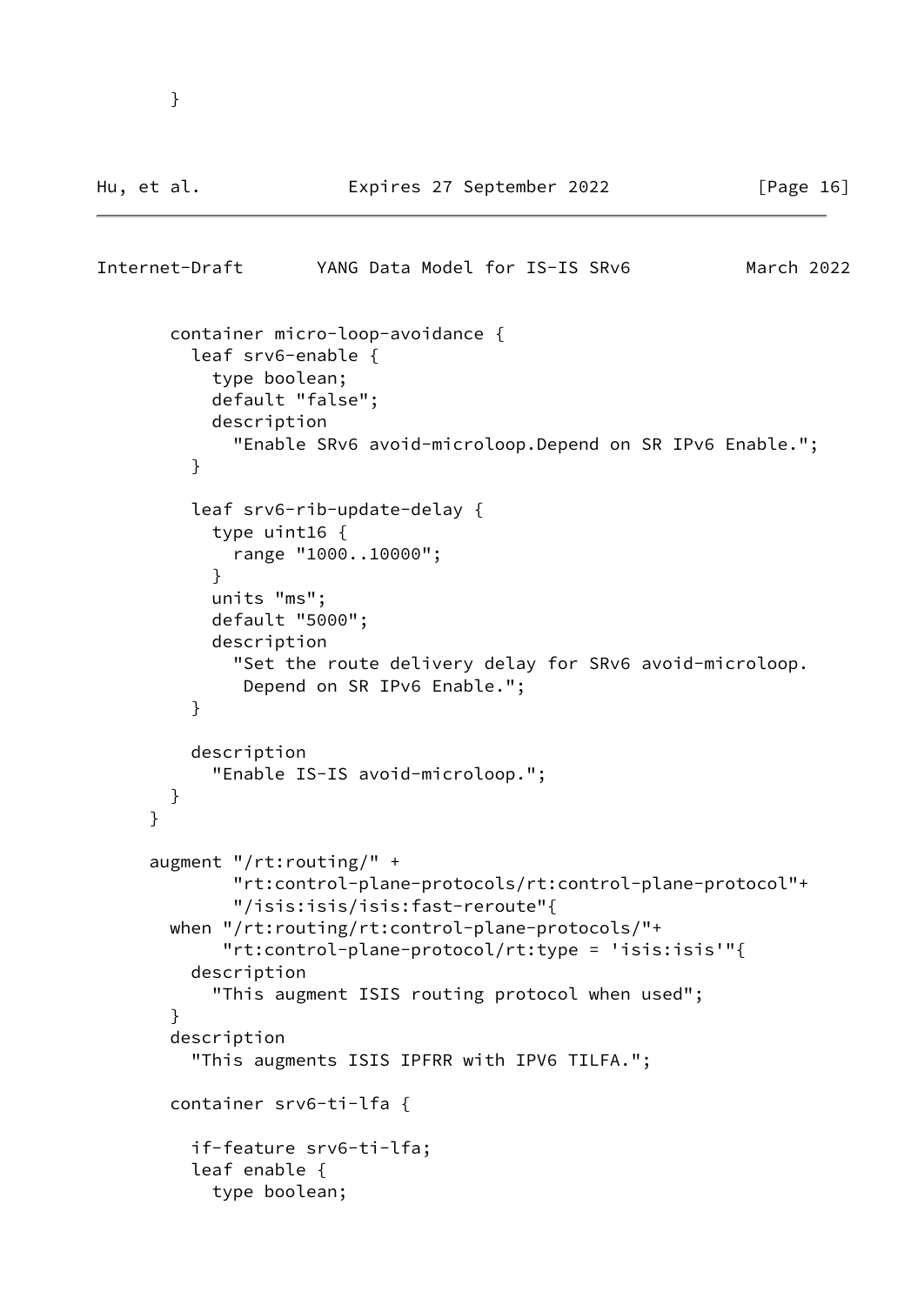```
 description
              "Enables SRv6 TI-LFA computation.";
 }
          description
            "SRv6 TILFA configuration.";
       }
      }
Hu, et al. Expires 27 September 2022 [Page 17]
Internet-Draft YANG Data Model for IS-IS SRv6 March 2022
      /* Operational states */
      augment "/rt:routing/" +
            "rt:control-plane-protocols/rt:control-plane-protocol"+
            "/isis:isis/isis:database/isis:levels/isis:lsp"+
            "/isis:router-capabilities" {
        when "/rt:routing/rt:control-plane-protocols/"+
            "rt:control-plane-protocol/rt:type = 'isis:isis'" {
          description
            "This augment ISIS routing protocol when used";
        }
        description
         "This augments ISIS protocol router capability.";
          uses srv6-capability;
          uses srv6-msds;
      }
      augment "/rt:routing/" +
            "rt:control-plane-protocols/rt:control-plane-protocol"+
            "/isis:isis/isis:database/isis:levels/isis:lsp"+
            "/isis:extended-is-neighbor/isis:neighbor" {
        when "/rt:routing/rt:control-plane-protocols/"+
            "rt:control-plane-protocol/rt:type = 'isis:isis'" {
          description
          "This augment ISIS routing protocol when used.";
        }
        description
         "This augments ISIS protocol neighbor.";
        container srv6-adjacency-sids {
          description
            "This defines svr6 end-x sids for the adjacency.";
          list end-x-sid {
            key "sid";
            uses srv6-adjacency-sid;
```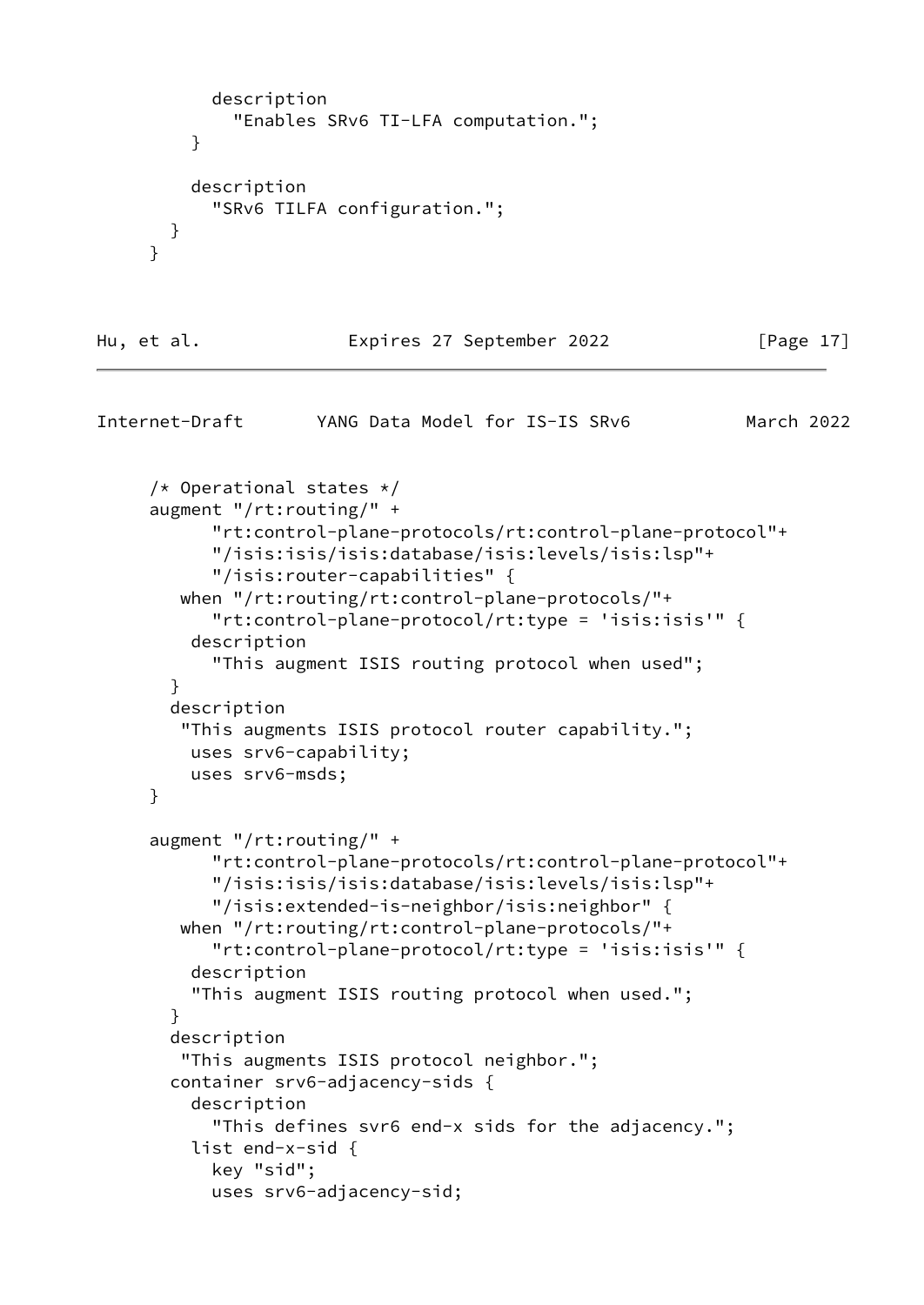```
 description
               "List of end-x sids.";
          }
        }
      }
      augment "/rt:routing/" +
            "rt:control-plane-protocols/rt:control-plane-protocol"+
            "/isis:isis/isis:database/isis:levels/isis:lsp"+
            "/isis:mt-is-neighbor/isis:neighbor" {
                when "/rt:routing/rt:control-plane-protocols/"+
            "rt:control-plane-protocol/rt:type = 'isis:isis'" {
          description
            "This augment ISIS routing protocol when used.";
        }
        description
Hu, et al. Expires 27 September 2022 [Page 18]
Internet-Draft YANG Data Model for IS-IS SRv6 March 2022
          "This augments ISIS protocol neighbor.";
        container srv6-adjacency-sids {
           description
            "This defines svr6 end-x sids for the adjacency.";
          list end-x-sid {
            key "sid";
            uses srv6-adjacency-sid;
             description
               "List of end-x sids.";
 }
        }
      }
      augment "/rt:routing/" +
            "rt:control-plane-protocols/rt:control-plane-protocol"+
            "/isis:isis/isis:database/isis:levels/isis:lsp" {
            when "/rt:routing/rt:control-plane-protocols/"+
            "rt:control-plane-protocol/rt:type = 'isis:isis'" {
          description
          "This augment ISIS routing protocol when used.";
        }
        description
         "This augments ISIS protocol LSDB.";
        container srv6-locators {
          description
             "This defines srv6 locator tlvs.";
```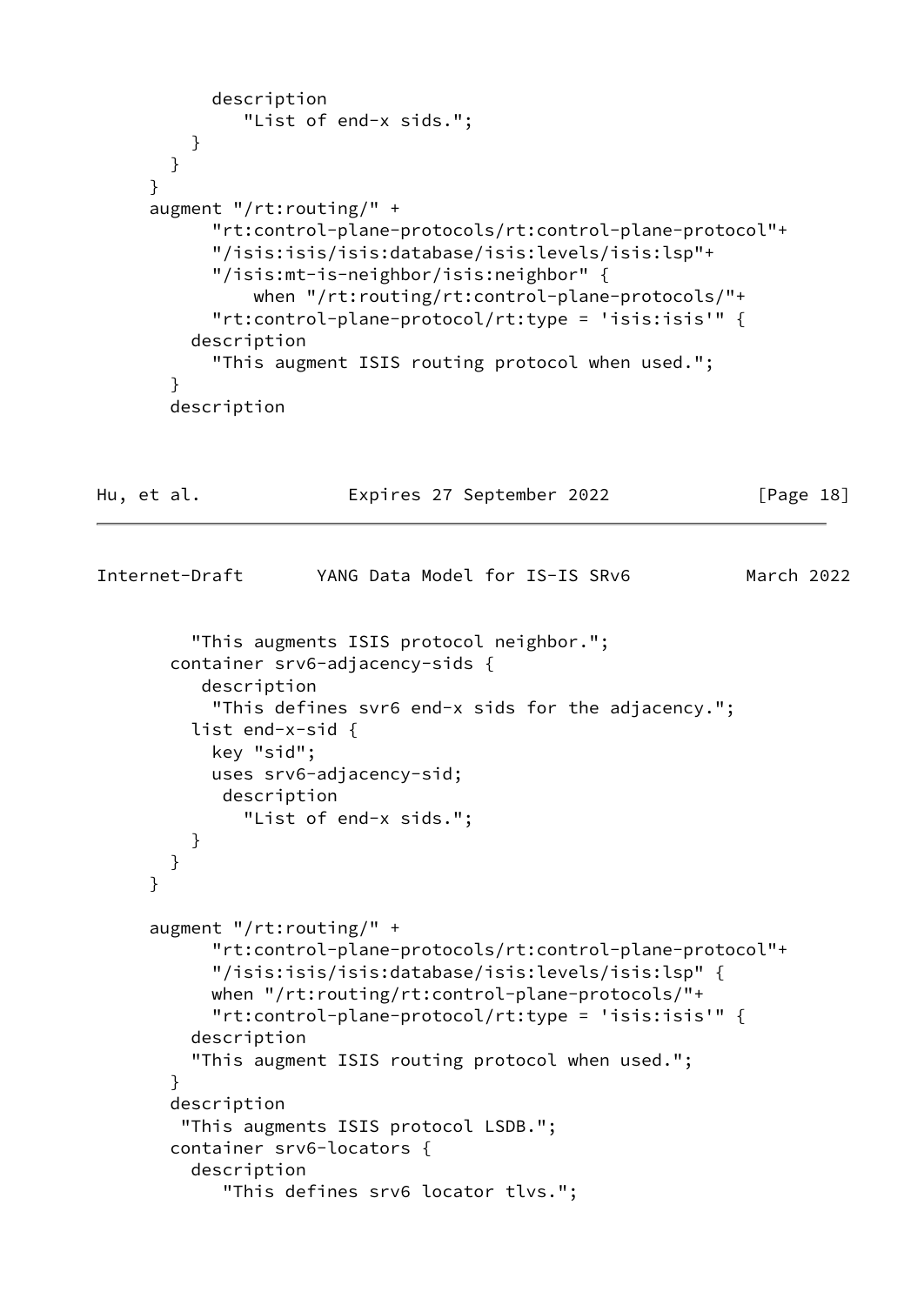```
 list locator {
       key "locator";
       uses srv6-locator;
       description
         "List of srv6 locators.";
     }
  }
 }
 augment "/rt:routing/" +
       "rt:control-plane-protocols/rt:control-plane-protocol"+
       "/isis:isis/isis:interfaces/isis:interface" +
       "/isis:adjacencies/isis:adjacency" {
   when "/rt:routing/rt:control-plane-protocols/"+
       "rt:control-plane-protocol/rt:type = 'isis:isis'" {
     description
     "This augment ISIS routing protocol when used.";
   }
   description
     "This augments ISIS protocol operational state
      with segment routing.";
   uses srv6-adjacency-state;
```

| Expires 27 September 2022<br>Hu, et al. | [Page 19] |  |
|-----------------------------------------|-----------|--|
|-----------------------------------------|-----------|--|

<span id="page-21-1"></span>Internet-Draft YANG Data Model for IS-IS SRv6 March 2022

```
 }
   /* Notifications */
 }
 <CODE ENDS>
```
<span id="page-21-0"></span>[5](#page-21-0). Security Considerations

 Configuration and state data defined in this document are designed to be accessed via the NETCONF protocol [\[RFC6241](https://datatracker.ietf.org/doc/pdf/rfc6241)].

 As IS-IS is an IGP protocol (critical piece of the network), ensuring stability and security of the protocol is mandatory for the network service.

 Authors recommends to implement NETCONF access control model ([\[RFC6536](https://datatracker.ietf.org/doc/pdf/rfc6536)]) to restrict access to all or part of the configuration to specific users.

<span id="page-21-2"></span>[6](#page-21-2). Contributors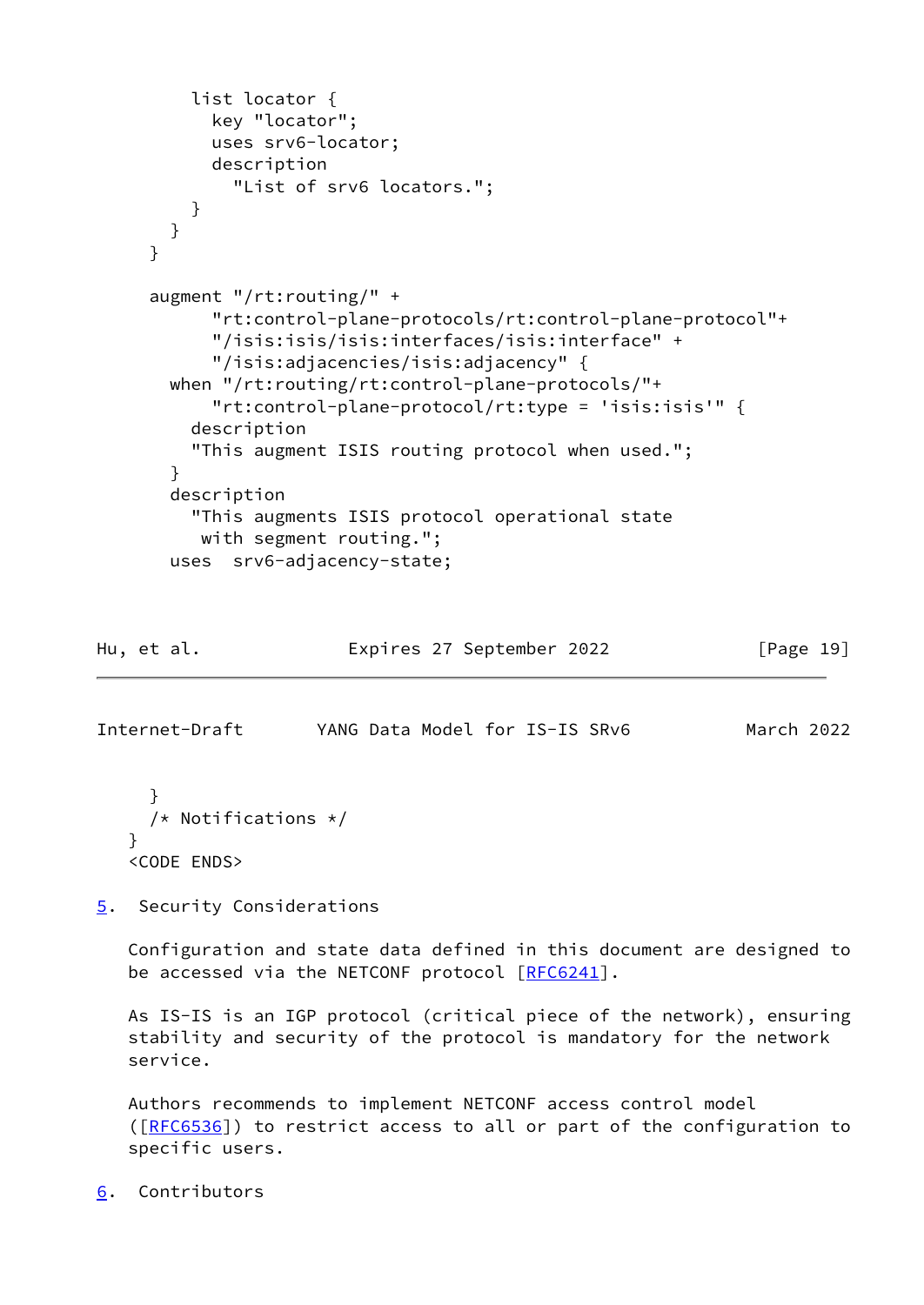Jiajia Dong Huawei China

Email:dongjiajia@huawei.com

<span id="page-22-1"></span>[7](#page-22-1). Acknowledgements

TBD.

<span id="page-22-2"></span>[8](#page-22-2). IANA Considerations

 The IANA is requested to assign two new URIs from the IETF XML registry ([[RFC3688](https://datatracker.ietf.org/doc/pdf/rfc3688)]). Authors are suggesting the following URI:

> URI: urn:ietf:params:xml:ns:yang:ietf-isis-srv6 Registrant Contact: IS-IS WG XML: N/A, the requested URI is an XML namespace

 This document also requests one new YANG module name in the YANG Module Names registry ([\[RFC6020](https://datatracker.ietf.org/doc/pdf/rfc6020)]) with the following suggestion :

 name: ietf-isis-srv6 namespace: urn:ietf:params:xml:ns:yang:ietf-isis-srv6 prefix: isis-srv6 reference: RFC XXXX

<span id="page-22-3"></span>[9](#page-22-3). References

Hu, et al. **Expires 27 September 2022** [Page 20]

Internet-Draft YANG Data Model for IS-IS SRv6 March 2022

<span id="page-22-4"></span>[I-D.ietf-isis-yang-isis-cfg]

 Litkowski, S., Yeung, D., Lindem, A., Zhang, J., and L. Lhotka, "YANG Data Model for IS-IS Protocol", Work in Progress, Internet-Draft, [draft-ietf-isis-yang-isis-cfg-](https://datatracker.ietf.org/doc/pdf/draft-ietf-isis-yang-isis-cfg-42) [42,](https://datatracker.ietf.org/doc/pdf/draft-ietf-isis-yang-isis-cfg-42) 15 October 2019, [<https://www.ietf.org/archive/id/](https://www.ietf.org/archive/id/draft-ietf-isis-yang-isis-cfg-42.txt) [draft-ietf-isis-yang-isis-cfg-42.txt>](https://www.ietf.org/archive/id/draft-ietf-isis-yang-isis-cfg-42.txt).

<span id="page-22-0"></span>[I-D.ietf-lsr-isis-srv6-extensions]

 Psenak, P., Filsfils, C., Bashandy, A., Decraene, B., and Z. Hu, "IS-IS Extensions to Support Segment Routing over IPv6 Dataplane", Work in Progress, Internet-Draft, [draft](https://datatracker.ietf.org/doc/pdf/draft-ietf-lsr-isis-srv6-extensions-18)[ietf-lsr-isis-srv6-extensions-18,](https://datatracker.ietf.org/doc/pdf/draft-ietf-lsr-isis-srv6-extensions-18) 20 October 2021,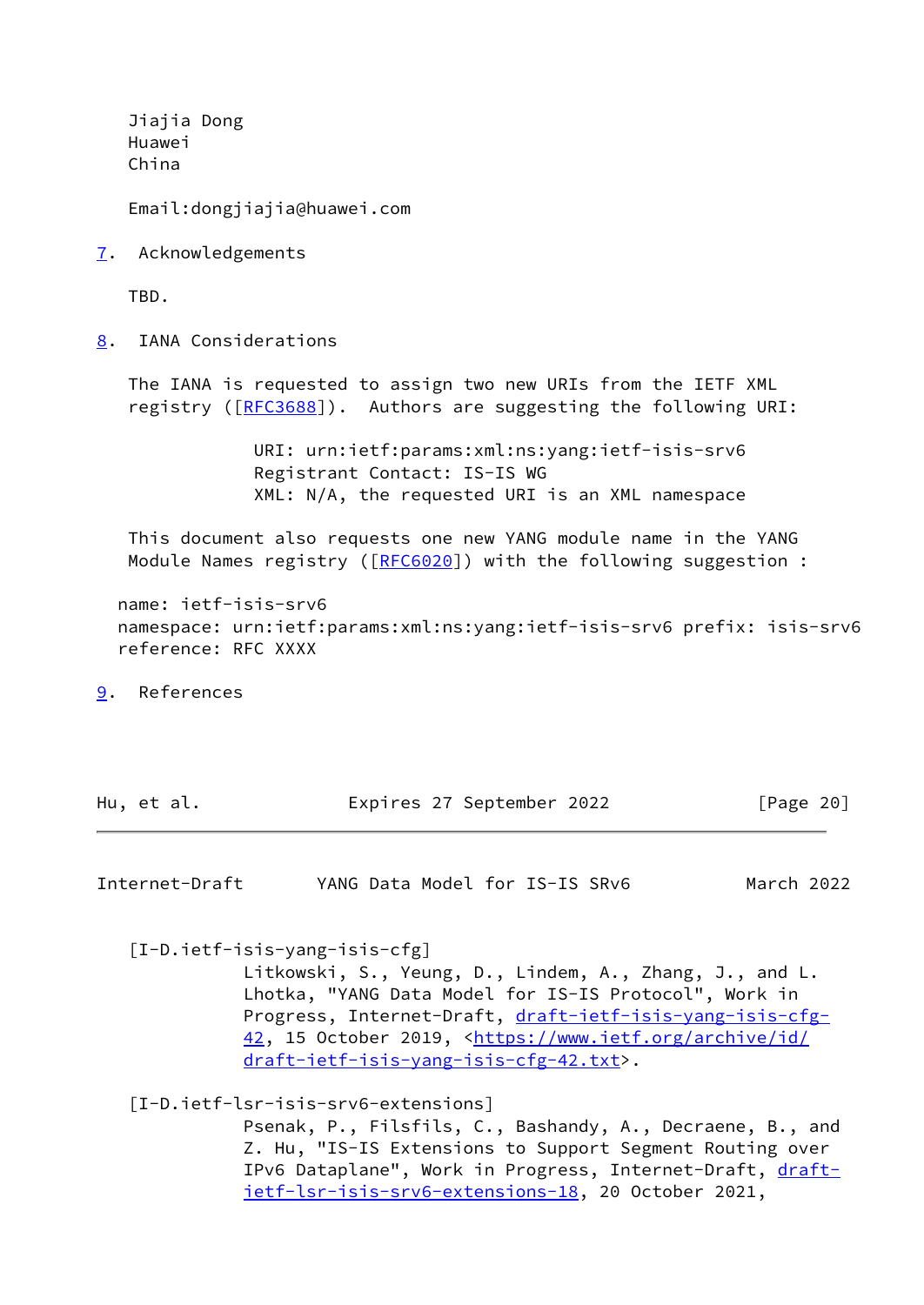<[https://www.ietf.org/archive/id/draft-ietf-lsr-isis-srv6](https://www.ietf.org/archive/id/draft-ietf-lsr-isis-srv6-extensions-18.txt) [extensions-18.txt>](https://www.ietf.org/archive/id/draft-ietf-lsr-isis-srv6-extensions-18.txt).

<span id="page-23-2"></span>[I-D.ietf-spring-sr-yang]

 Litkowski, S., Qu, Y., Lindem, A., Sarkar, P., and J. Tantsura, "YANG Data Model for Segment Routing", Work in Progress, Internet-Draft, [draft-ietf-spring-sr-yang-30](https://datatracker.ietf.org/doc/pdf/draft-ietf-spring-sr-yang-30), 25 January 2021, [<https://www.ietf.org/archive/id/draft-ietf](https://www.ietf.org/archive/id/draft-ietf-spring-sr-yang-30.txt) [spring-sr-yang-30.txt>](https://www.ietf.org/archive/id/draft-ietf-spring-sr-yang-30.txt).

<span id="page-23-1"></span>[I-D.ietf-spring-srv6-yang]

 Raza, K., Agarwal, S., Liu, X., Hu, Z., Hussain, I., Shah, H., Voyer, D., Matsushima, S., Horiba, K., Rajamanickam, J., and A. AbdelSalam, "YANG Data Model for SRv6 Base and Static", Work in Progress, Internet-Draft, [draft-ietf](https://datatracker.ietf.org/doc/pdf/draft-ietf-spring-srv6-yang-01) [spring-srv6-yang-01](https://datatracker.ietf.org/doc/pdf/draft-ietf-spring-srv6-yang-01), 14 January 2022, <[https://www.ietf.org/archive/id/draft-ietf-spring-srv6](https://www.ietf.org/archive/id/draft-ietf-spring-srv6-yang-01.txt) [yang-01.txt](https://www.ietf.org/archive/id/draft-ietf-spring-srv6-yang-01.txt)>.

- [RFC2119] Bradner, S., "Key words for use in RFCs to Indicate Requirement Levels", [BCP 14](https://datatracker.ietf.org/doc/pdf/bcp14), [RFC 2119](https://datatracker.ietf.org/doc/pdf/rfc2119), DOI 10.17487/RFC2119, March 1997, <[https://www.rfc-editor.org/info/rfc2119>](https://www.rfc-editor.org/info/rfc2119).
- [RFC3688] Mealling, M., "The IETF XML Registry", [BCP 81](https://datatracker.ietf.org/doc/pdf/bcp81), [RFC 3688](https://datatracker.ietf.org/doc/pdf/rfc3688), DOI 10.17487/RFC3688, January 2004, <[https://www.rfc-editor.org/info/rfc3688>](https://www.rfc-editor.org/info/rfc3688).
- [RFC6020] Bjorklund, M., Ed., "YANG A Data Modeling Language for the Network Configuration Protocol (NETCONF)", [RFC 6020](https://datatracker.ietf.org/doc/pdf/rfc6020), DOI 10.17487/RFC6020, October 2010, <[https://www.rfc-editor.org/info/rfc6020>](https://www.rfc-editor.org/info/rfc6020).

- <span id="page-23-0"></span>Internet-Draft YANG Data Model for IS-IS SRv6 March 2022
	- [RFC6241] Enns, R., Ed., Bjorklund, M., Ed., Schoenwaelder, J., Ed., and A. Bierman, Ed., "Network Configuration Protocol (NETCONF)", [RFC 6241,](https://datatracker.ietf.org/doc/pdf/rfc6241) DOI 10.17487/RFC6241, June 2011, <[https://www.rfc-editor.org/info/rfc6241>](https://www.rfc-editor.org/info/rfc6241).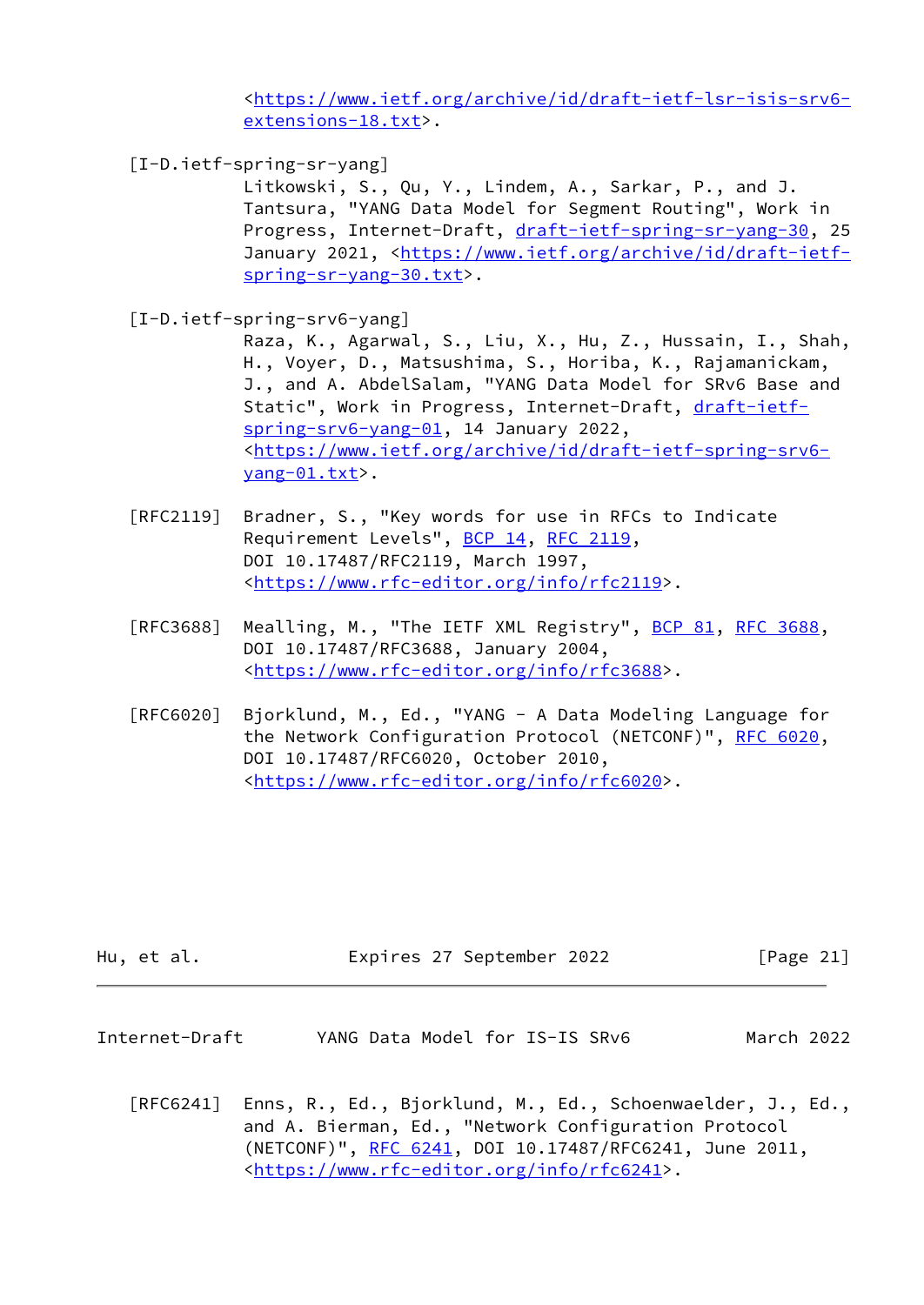- [RFC6536] Bierman, A. and M. Bjorklund, "Network Configuration Protocol (NETCONF) Access Control Model", [RFC 6536](https://datatracker.ietf.org/doc/pdf/rfc6536), DOI 10.17487/RFC6536, March 2012, <[https://www.rfc-editor.org/info/rfc6536>](https://www.rfc-editor.org/info/rfc6536).
- [RFC6991] Schoenwaelder, J., Ed., "Common YANG Data Types", [RFC 6991,](https://datatracker.ietf.org/doc/pdf/rfc6991) DOI 10.17487/RFC6991, July 2013, <[https://www.rfc-editor.org/info/rfc6991>](https://www.rfc-editor.org/info/rfc6991).
- [RFC7950] Bjorklund, M., Ed., "The YANG 1.1 Data Modeling Language", [RFC 7950,](https://datatracker.ietf.org/doc/pdf/rfc7950) DOI 10.17487/RFC7950, August 2016, <[https://www.rfc-editor.org/info/rfc7950>](https://www.rfc-editor.org/info/rfc7950).
- [RFC8349] Lhotka, L., Lindem, A., and Y. Qu, "A YANG Data Model for Routing Management (NMDA Version)", [RFC 8349,](https://datatracker.ietf.org/doc/pdf/rfc8349) DOI 10.17487/RFC8349, March 2018, <[https://www.rfc-editor.org/info/rfc8349>](https://www.rfc-editor.org/info/rfc8349).
- <span id="page-24-0"></span>[Appendix A.](#page-24-0) Configuration examples

The following is an XML example using IS-IS SRv6 YANG module.

Hu, et al. **Expires 27 September 2022** [Page 22]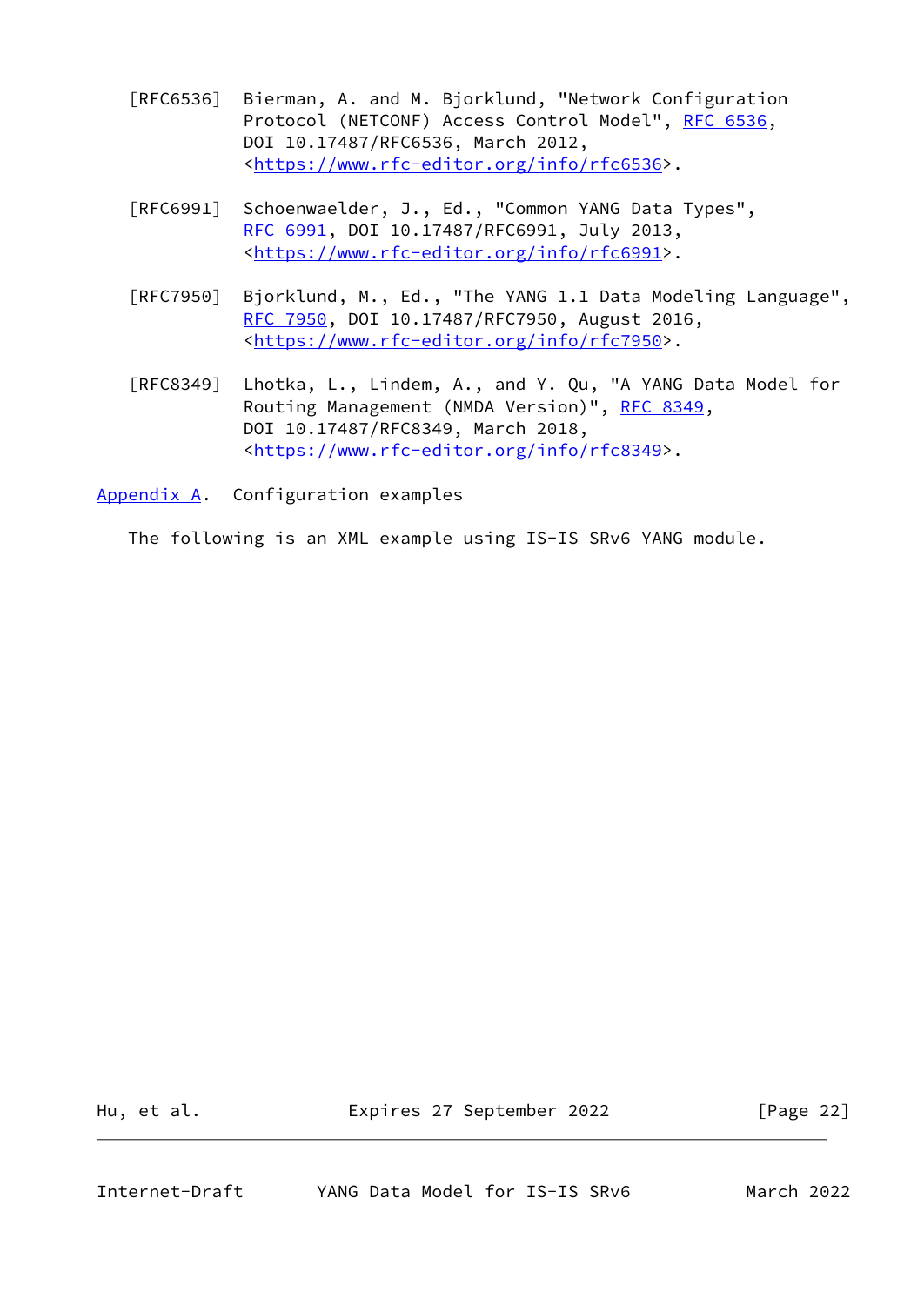```
 <routing xmlns="urn:ietf:params:xml:ns:yang:ietf-routing">
    <control-plane-protocols>
   <control-plane-protocol>
     <isis xmlns="urn:ietf:params:xml:ns:yang:ietf-isis">
    <srv6-cfg>
     <enable>true</enable>
 <default-locator>false</default-locator>
 <locator-name>DOM0_ALG0</locator-name>
 <persistent-end-x-sid>true</persistent-end-x-sid>
    </srv6-cfg>
    <micro-loop-avoidance>
     <srv6-enable>true</srv6-enable>
 <srv6-rib-update-delay>2000</srv6-rib-update-delay>
    </micro-loop-avoidance>
 </isis>
   </control-plane-protocol>
 </control-plane-protocols>
 </routing>
 <routing xmlns="urn:ietf:params:xml:ns:yang:ietf-routing">
    <control-plane-protocols>
   <control-plane-protocol>
     <isis xmlns="urn:ietf:params:xml:ns:yang:ietf-isis">
          <fast-reroute>
     <srv6-ti-lfa>
    <enable>true</enable>
 </srv6-ti-lfa>
    </fast-reroute>
 </isis>
   </control-plane-protocol>
 </control-plane-protocols>
 </routing>
```
The following is the corresponding example using JSON format.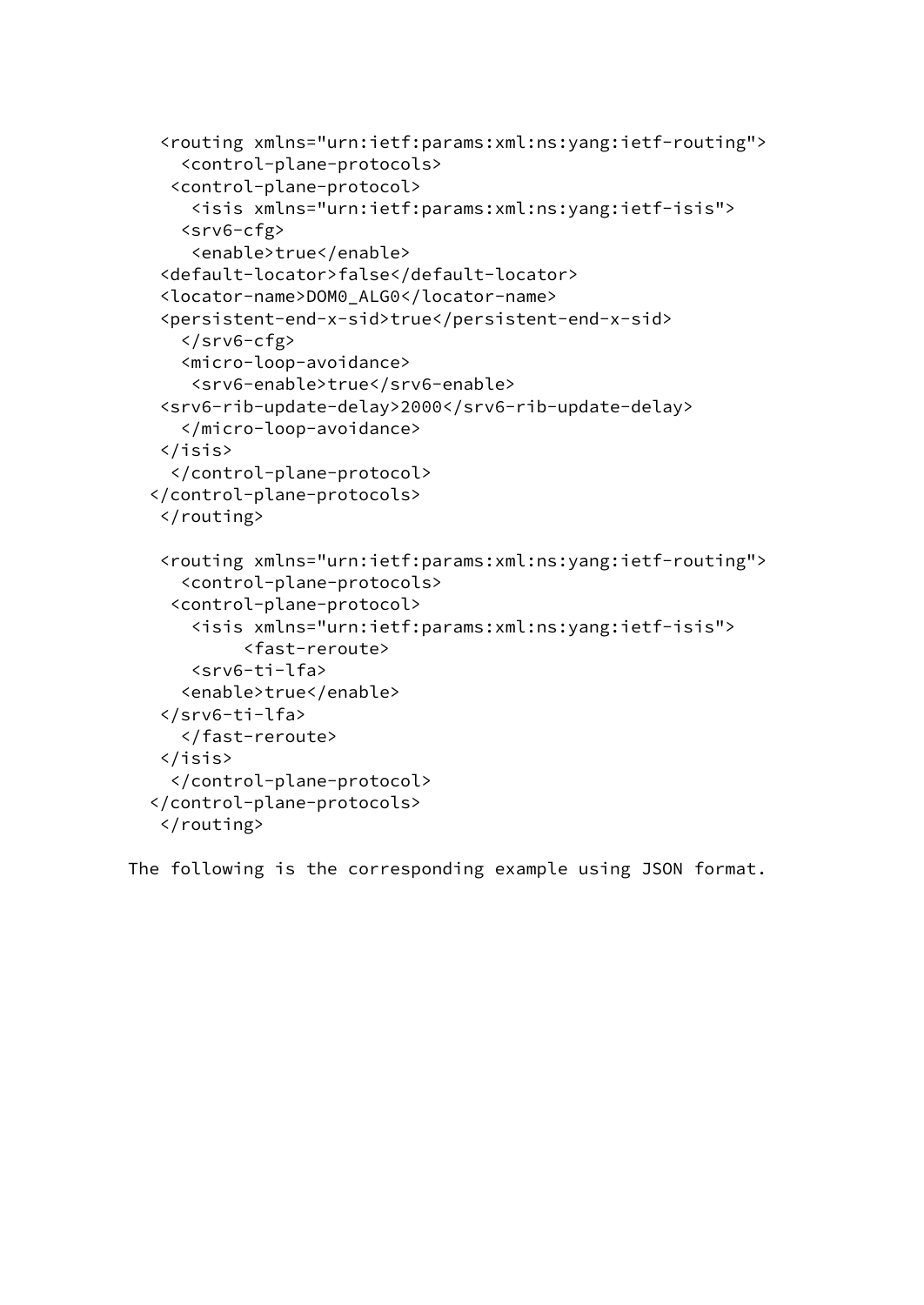<span id="page-26-0"></span>Internet-Draft YANG Data Model for IS-IS SRv6 March 2022

```
 {
       "control-plane-protocols": {
          "control-plane-protocol": {
             "isis": {
                "srv6-cfg": {
                   "enable": "true",
                   "default-locator": "false",
                   "locator-name": "DOM0_ALG0",
                   "persistent-end-x-sid": "true"
                },
                "micro-loop-avoidance": {
                   "srv6-enable": "true",
                   "srv6-rib-update-delay": "2000"
 }
 }
          }
      }
    }
    {
       "control-plane-protocols": {
          "control-plane-protocol": {
             "isis": {
                "fast-reroute": {
                   "srv6-ti-lfa": {
                      "enable": "true"
 }
 }
            }
          }
      }
    }
Authors' Addresses
   Zhibo Hu
   Huawei
   Huawei Bld., No.156 Beiqing Rd.
   Beijing
    100095
    China
    Email: huzhibo@huawei.com
```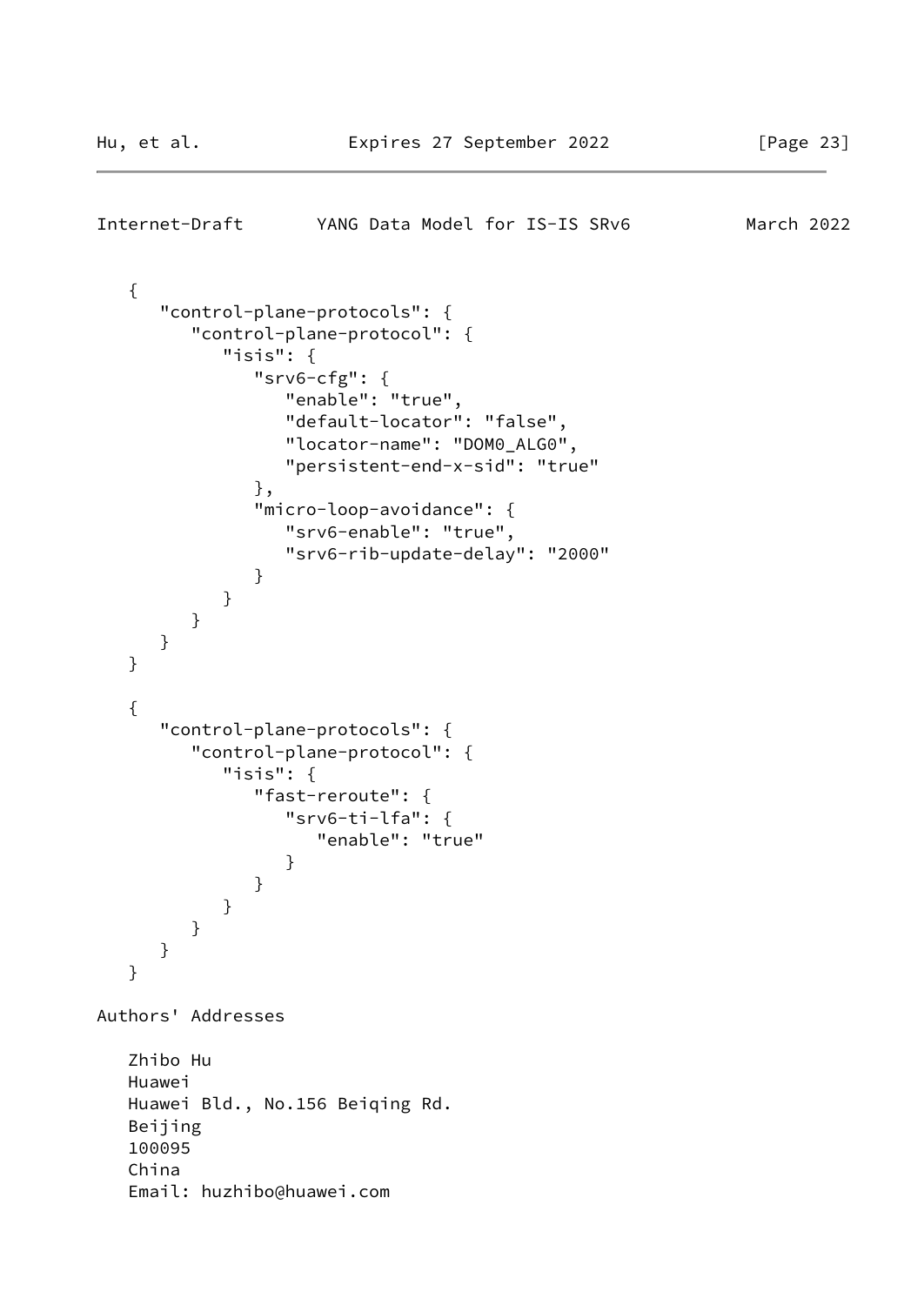Hu, et al. **Expires 27 September 2022** [Page 24]

Internet-Draft YANG Data Model for IS-IS SRv6 March 2022 Dan Ye

 Cisco 170 W. Tasman Dr. San Jose, California, 95134 United States of America Email: daye@cisco.com

 Yingzhen Qu Futurewei Technologies 2330 Central Express Way Santa Clara, 950950 United States of America Email: yingzhen.qu@futurewei.com

 Xuesong Geng Huawei Huawei Bld., No.156 Beiqing Rd. Beijing 100095 China Email: gengxuesong@huawei.com

 Qiufang Ma Huawei 101 Software Avenue, Yuhua District Nanjing Jiangsu, 210012 China Email: maqiufang1@huawei.com